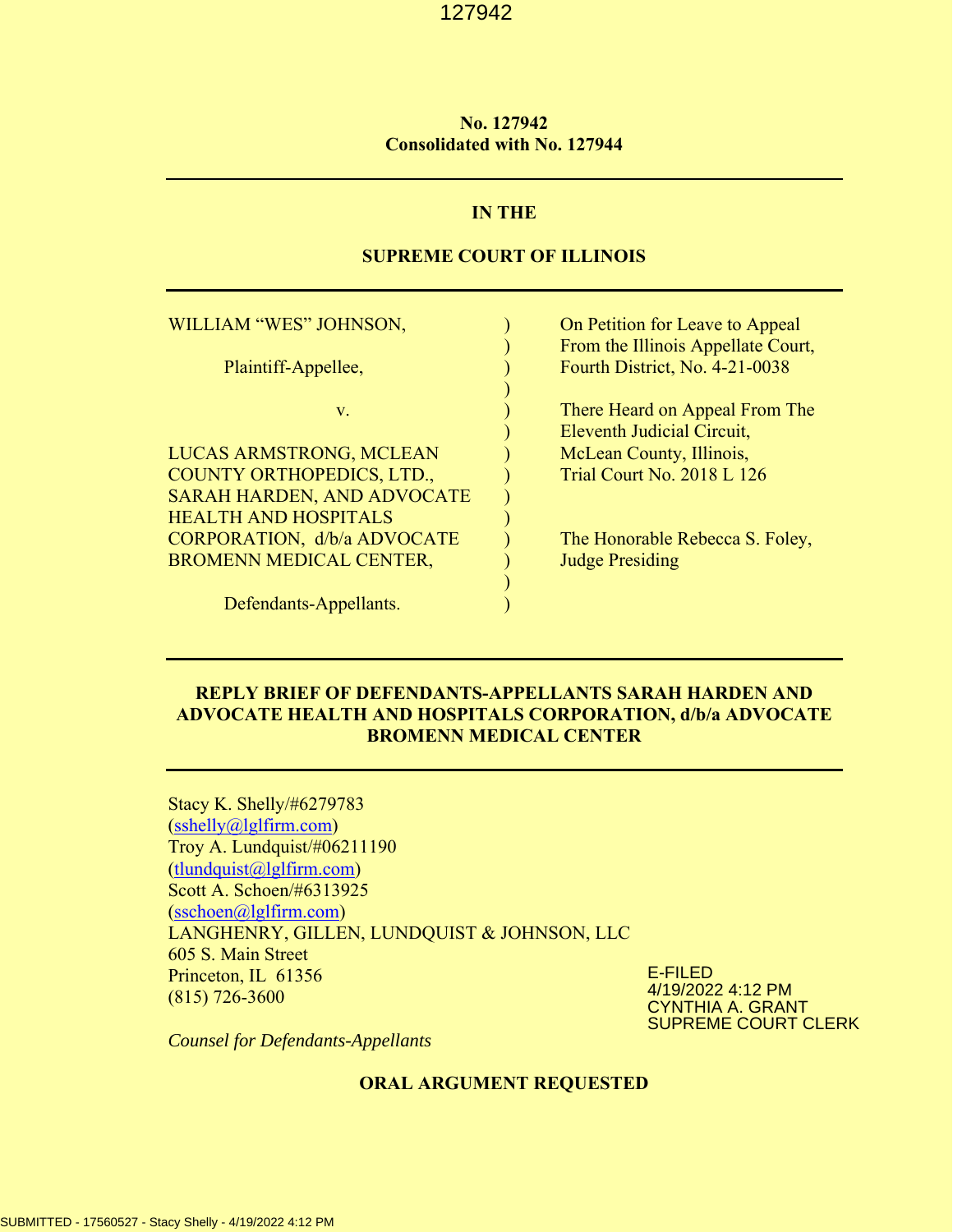# *Argument*

More than thirty-five years ago, the Illinois legislature weighed the ease of access for plaintiff patients to pursue their claims for medical malpractice against the cost to defendant treaters and their employers in defending against meritless complaints. The legislature created a statutory scheme that appropriately accounts for those competing interests by requiring plaintiffs to establish the standard of care applicable to each defendant treater by opinion evidence from an appropriately licensed expert in their school of medicine. 735 ILCS 5/8-2501. The legislature did not create a general exception that if the plaintiff intended to rely on the doctrine of *res ipsa loquitur* to prove his case, he did not require expert opinion evidence. To the contrary, the plaintiff's certifying physician must, under 735 ILCS 5/2-622, include in his report if he tends to rely on *res ipsa loquitur*, and then it is still up to the trial court to determine if it applies as a matter of law. *See,* 735 ILCS 5/2-1113.

In this case, Plaintiff has not developed a scintilla of evidence that would support a jury verdict against Tech Harden or Advocate. Nevertheless, if the Fourth District's decision in *Johnson v. Armstrong*, 2021 IL App (4th) 210038, is allowed to stand, a jury will be required to speculate whether Tech Harden *could* have caused Plaintiff's injury based on nothing more than a hypothetical question. Such a policy is not only inconsistent with Illinois law governing medical malpractice claims, but violates the fundamental tenet that trials are intended to resolve factual disputes, not theoretical possibilities.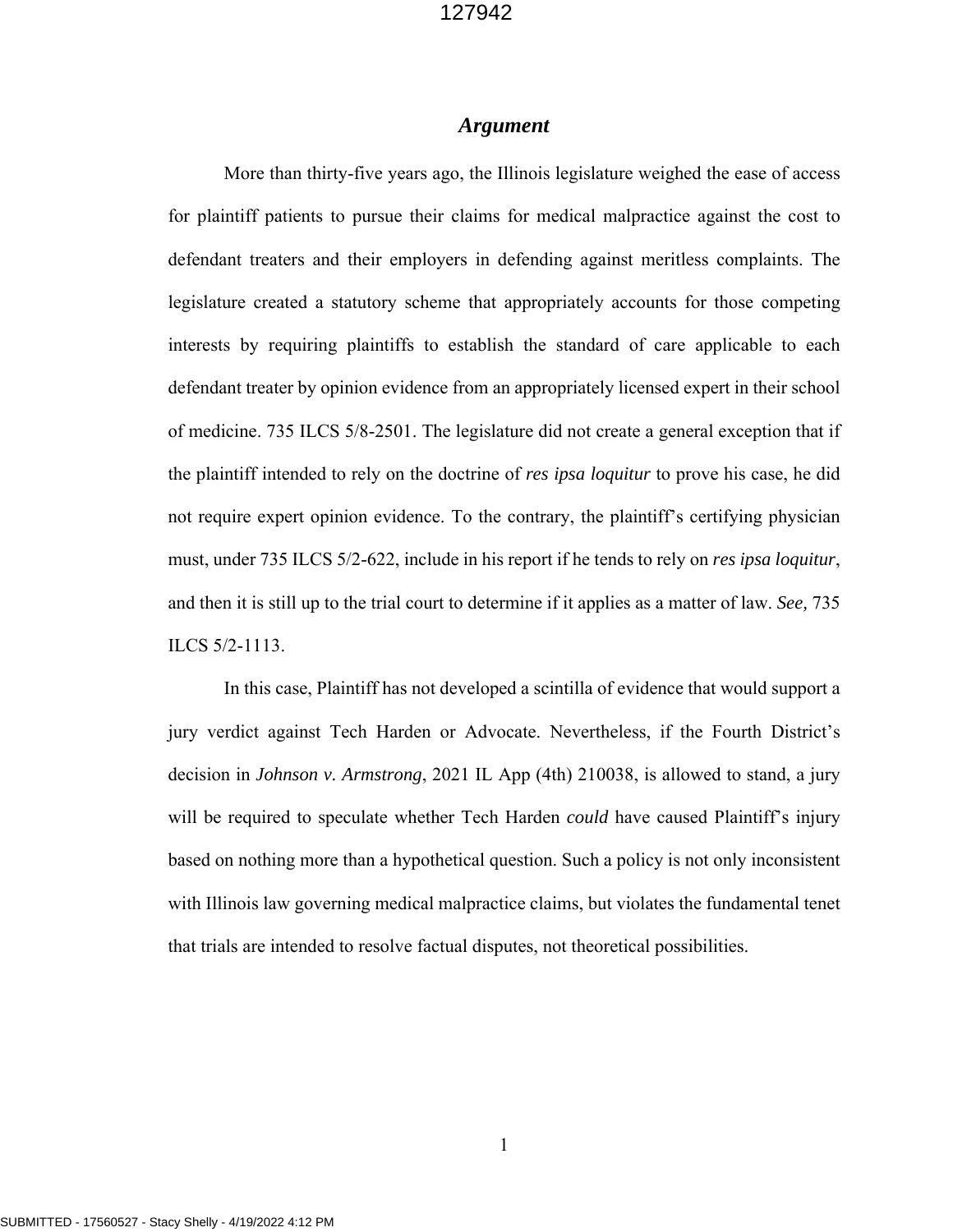# **I. The trial court appropriately relied on** *Taylor v. Beardstown* **to hold that Plaintiff's failure to disclose expert opinion testimony against Tech Harden required summary judgment.**

Any assertion that *Taylor v. City of Beardstown*, 142 Ill.App.3d 584 (4th Dist. 1986), is not relevant to the instant case is unsupportable. First, the trial court relied on *Taylor* in granting summary judgment for Tech Harden and Advocate. (R 12). Second, the appellate court acknowledged that *Taylor* held, "testimony regarding the standard of care and deviation from that standard was required to invoke the *res ipsa* doctrine." *Johnson*, ¶ 69 (citing *Taylor*, 593). Significantly, the Fourth District only declined to follow – not over-rule – *Taylor*, and questioned neither that the holding in *Taylor* was on point nor germane to the issues in this case.

Plaintiff mischaracterizes the facts in *Taylor,* incorrectly contending that summary judgment was affirmed because the plaintiff did not oppose it. The defendants in *Taylor* all filed motions for summary judgment. *Id.*, 590. The day before the hearing, the plaintiff filed a response to those motions as well as a motion for leave to file an amended complaint to plead *res ipsa loquitur*. *Id.* The court denied the plaintiff's motion to amend and granted summary judgment for the defendants, finding that the defendants had established the standard of care applicable and that they had met that standard, and that plaintiff had failed to show any standard of care or present any competent evidence in rebuttal. *Id.*

The plaintiff then filed a motion for reconsideration and a motion for leave to file additional documentation. The trial court denied the motion to reconsider, finding that the addition of a count for *res ipsa loquitur* "didn't raise anything new," but did grant the plaintiff's motion to file additional documentation and ordered that a copy of the proposed amendment be made part of the record. *Id.*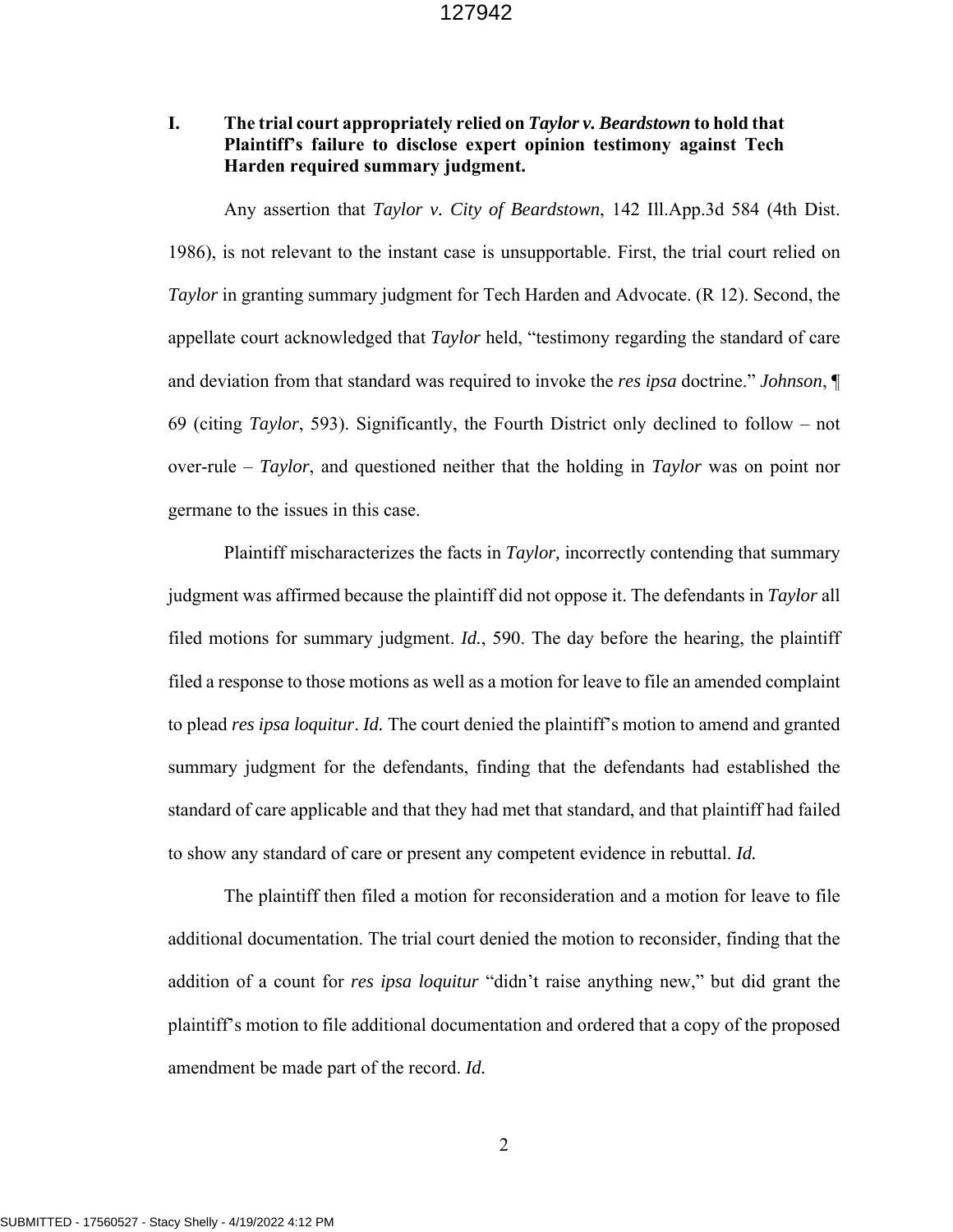The plaintiff appealed on three grounds: (1) that the trial court erred in denying her leave to file an amended complaint pleading *res ipsa loquitur*; (2) that she was not required to submit expert testimony as to the applicable standard of care in response to the motion for summary judgment; and (3) that she had raised genuine issues of material fact necessitating denial of the motions for summary judgment. *Id.*

When it considered the proposed amended complaint, the appellate court noted that the amendment contained a fatal defect: failure to allege the first element under *res ipsa loquitur*, that the fall and injury of the plaintiff's decedent would not have occurred but for the gross negligence of the defendants. *Id.*, 593. Thus, the focus was whether a confused and elderly patient with a history of falls should have been restrained, and whether that failure to restrain proximately caused the injury. *Id.* Accordingly, *Taylor* asserted that it "must be concerned with the standard of care in such situations." *Id.*

The plaintiff's position was that no expert testimony was necessary because the use of restraints in that case was within the common knowledge exception to the requirement for expert opinion evidence to prove medical malpractice, and that because the plaintiff was under the management and control of the defendants, the burden was on the defendants to demonstrate that they were free of negligence. *Id.* The *Taylor* court disagreed, holding:

The burden is on the defendant to go forward with the evidence once *res ipsa* is established. Plaintiff must still present proof from which an inference of negligence may be drawn. Again, plaintiff must prove the first element, that the injury would not have occurred but for some negligent act by the defendants, by at least establishing a minimal standard of care.

*Id.*, 593-94.

Put another way, Plaintiff cannot establish the applicability of *res ipsa loquitur* in a medical malpractice case by nothing more than the statement that the injury does not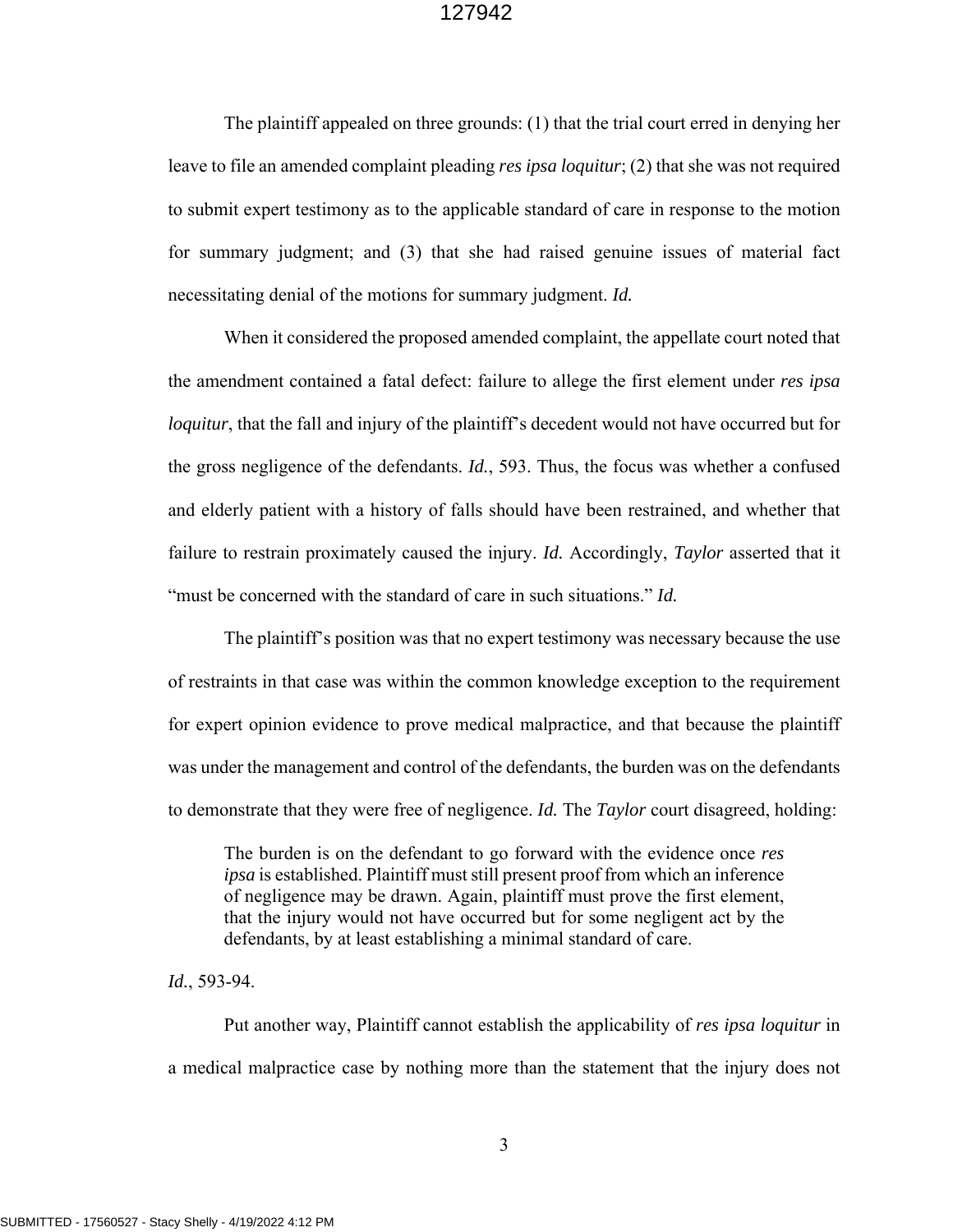occur in the absence of negligence. Rather, in a medical malpractice case, to demonstrate that the injury would not have occurred *but for* the negligent act requires proof of the applicable standard of care; that is, expert opinion as to what the defendant *should* have done to explain why the occurrence of the injury allows the jury to infer that the defendant *did not* do so.

The portion of *Taylor* that Plaintiff cites to is not directed at *res ipsa loquitur*, but whether the plaintiff demonstrated a genuine issue of material fact. *Taylor* noted that the defendants supported their motion for summary judgment with an expert affidavit that the defendants all met the applicable standard of care. *Id*., 597. Plaintiff failed to rebut the affidavit with a counter-affidavit, so the averments were taken as true. *Id.*, 598. Nevertheless, Plaintiff did attempt a late introduction as to the applicable standard of care via a 12-page photocopy of recommended standards regarding patient accommodations and care, but with no citation to any relevant portions or how they were breached by the defendants. *Id.*, 599. The appellate court affirmed that such broad statements, without reference to particular provision or precaution, could not serve as a basis to defeat summary judgment. *Id.* 

Interestingly, like the plaintiff in *Taylor,* Plaintiff seeks to rely on documents that cannot serve as an evidentiary basis to defeat summary judgment. As set forth in Tech Harden and Advocate's opening brief, Dr. Bal, even *if* competent to opine as to the standard of care for a surgical technologist, did *not* offer an opinion as to the standard of care applicable to Tech Harden, that any action by Tech Harden deviated from that standard of care, or that any action by Tech Harden proximately caused Plaintiff's injury. Plaintiff attempts an end-run around this deficiency by citing instead to his Rule  $213(f)(3)$  disclosure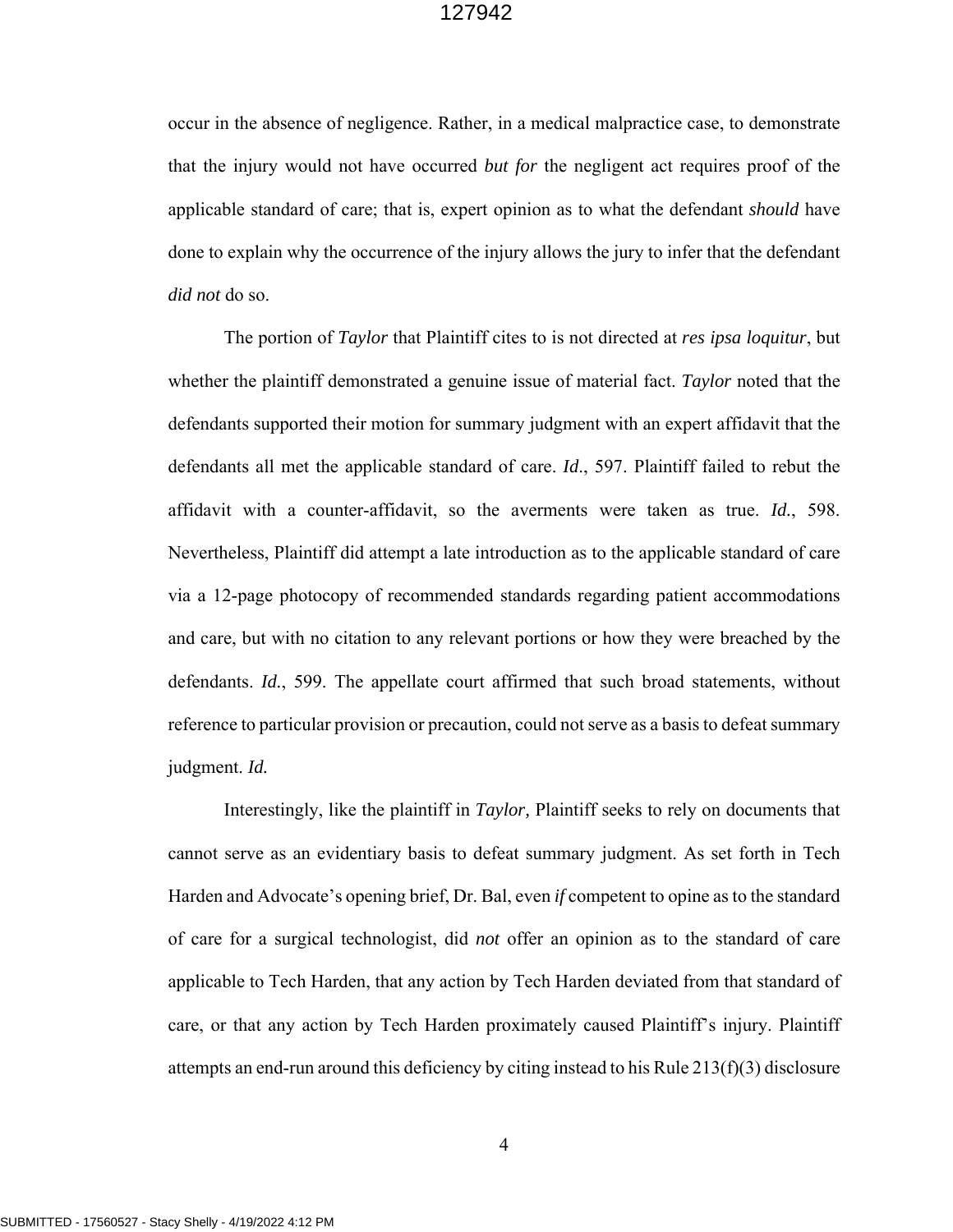of Dr. Bal's opinions, which contains a *single* reference to Tech Harden (that "the surgical instruments injuring the patient's femoral nerve were under the control of Lucas Armstrong and his scrub nurse, Sarah Harden, who was acting at his direction"). (C 299). However, a Rule 213(f)(3) disclosure is not competent evidence that a trial court may consider as part of summary judgment because it does not meet the definition of any document that a trial court may consider when ruling on a motion for summary judgment. 735 ILCS 5/2-1005; SCR 191(a); *Essig v. Advocate BroMenn Medical Center*, 2015 IL App (4th) 140546, ¶¶ 43-52. In particular, a Rule 213(f)(3) disclosure is not a Rule 191(a) affidavit because it is prepared by a party's attorney and is not sworn to, notarized, made under oath, or even signed by the expert. *Essig,* ¶¶ 43-52. Here, Plaintiff's disclosure specifically states that Dr. Bal prepared no reports, and is signed only by Plaintiff's counsel. (C 300).

That Dr. Bal was shown Plaintiff's Rule  $213(f)(3)$  disclosure at his deposition is not sufficient to transform those opinions into an affidavit. Rule 191(a) strictly requires an affiant to attach sworn or certified copies of the documents he relies on. Here, Dr. Bal's disclosure identifies the documents that he relied on in arriving at his opinions, but attaches only his *curriculum vitae*. (C 298 – C 353). The failure alone to attach the documents that Dr. Bal relied on to form his opinions is fatal to the competency of a Rule 191(a) affidavit. *Lucasey v. Plattner,* 2015 IL App (4th) 140512*,* ¶¶ 19-23.

Finally, even assuming, *arguendo*, that the Court could properly consider Plaintiff's Rule 213(f)(3) disclosure as evidence in opposition to summary judgment, it does not establish the standard of care applicable to Tech Harden, or that she deviated from it. (C 298 - C 299). Dr. Bal's disclosure asserts only that Dr. Armstrong deviated from the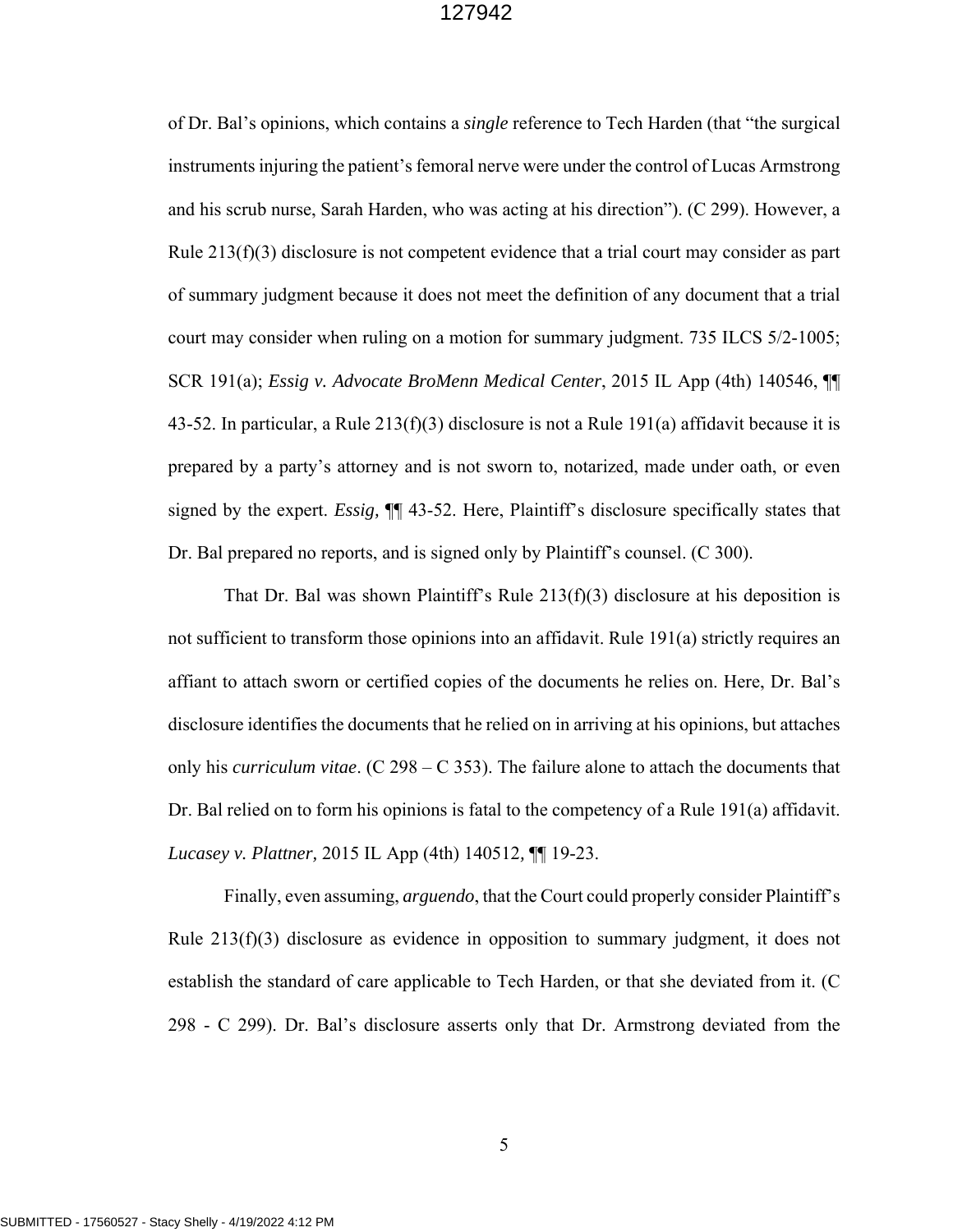standard of care, *not* Tech Harden. (*Id.*) Accordingly, Dr. Bal's disclosure does not create a question of fact as to Tech Harden's alleged negligence under any theory of liability.

Until *Johnson*, no Illinois court, including the Supreme Court, declined to follow *Taylor'*s holding that plaintiffs are not generally exempted from proving a claim for medical malpractice by expert opinion testimony simply by invoking the doctrine of *res ipsa loquitur*. *Coffey v. Brodsky*, 165 Ill.App.3d 14 (4th Dist. 1987), cited by the ITLA in its *amicus* brief, did not consider *Taylor* because the *Coffey* plaintiff disclosed expert opinion against the sole defendant as to the applicable standard of care. The issues on appeal in *Coffey* were wholly different than in *Taylor*: whether the trial court erred (1) in granting a directed verdict for the defendant on the *res ipsa* count, and (2) in permitting speculative opinion testimony by the defense expert. *Coffey*, 21, 24. The Fourth District reversed on both counts and remanded for a new trial. The consideration of Supreme Court precedent in *Coffey* on medical malpractice and *res ipsa loquitur* was focused on whether plaintiff was entitled to offer instructions on both *res ipsa* and negligence against the defendant physician, not the total absence of expert evidence against the defendant.

# **II.** *Res ipsa loquitur* **is not applicable to Tech Harden because there is neither a question as to the specific cause of Plaintiff's injury nor that Tech Harden was responsible for it.**

 Plaintiff relies on *Poole v. University of Chicago*, 186 Ill.App.3d 554 (1st Dist. 1989), and *Willis v. Morales*, 2020 IL App (1st) 180718, which Tech Harden and Advocate distinguished beginning at pages 21 and 40, respectively, of their opening brief. Plaintiff also relies on *Adams v. Family Planning Associates Medical Group, Inc.*, 315 Ill.App.3d 533 (1st Dist. 2000), which involved the death of a 13-year-old patient following an abortion under general anesthesia. In her claim for medical malpractice and wrongful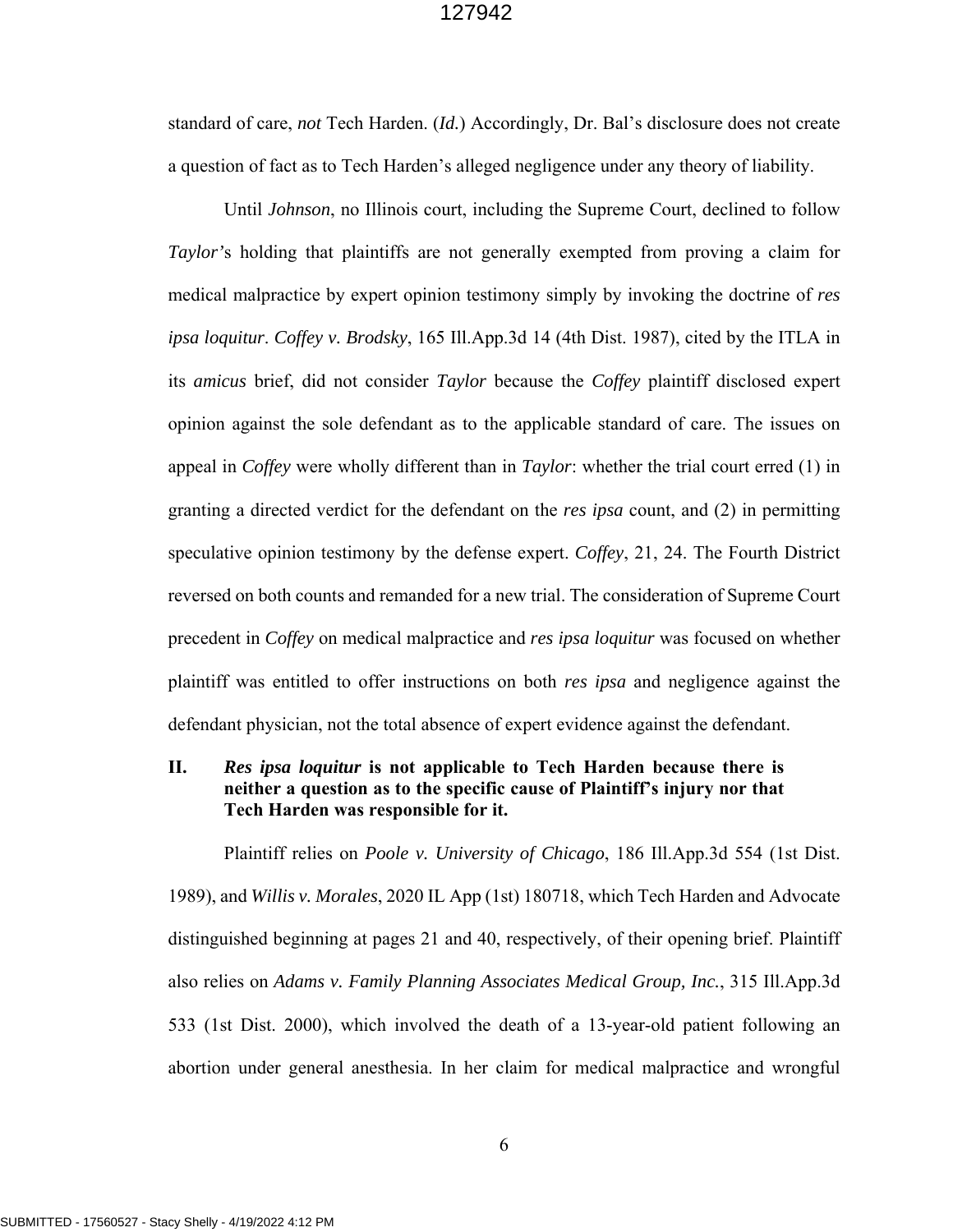death, the decedent's mother named the physician who performed the abortion, the nurse anesthetist, and several corporate entities. Unlike this case, the *Adams* plaintiff offered competent expert opinion testimony against the doctor and the nurse anesthetist, as well as evidence that both of the defendant treaters made independent decisions and controlled aspects of the decedent's care. Under those facts, the appellate court found that it was error for the trial court to refuse to give a *res ipsa* instruction. *Id.*, 545-547.

Plaintiff's contention that the denial of petitions for leave to appeal on *Adams* and *Willis* can be interpreted as an affirmative decision by the Supreme Court *not* to address the "specific evidence v. *res ipsa loquitur*" argument of *Kolakowski v. Voris*, 83 Ill.2d 388 (1980), is pure speculation. Both petitions for leave to appeal were denied without comment. *See*, *Adams v. Family Planning Associates Medical Group, Inc.*, 193 Ill.2d 583 (Jan. 29, 2001); *Willis v. Morales*, 159 N.E.3d 952 (Table), 442 Ill.Dec. 404 (2020).

Moreover, neither *Adams* nor *Willis* substantively analyze *Kolakowski*. *See, e.g.*, *Adams,* 546; *Willis, ¶* 41. Rather, page 537 of *Kolakowski* is referenced in both *Adams* and *Willis* only as a general citation that allowed those plaintiff to rely on *res ipsa loquitur* despite the specific evidence from their experts as to defendants' negligence, because there remained a question about the cause of the injury. By contrast, in this case, Plaintiff's expert has identified the specific alleged negligence by Dr. Armstrong as the sole cause of Plaintiff's femoral nerve injury, which Plaintiff's Response acknowledges by explaining exactly *how* Dr. Armstrong's placement of the retractor could have caused the femoral nerve injury. (*See,* Plaintiff's Response Brief, pp.14-15).

 The fact remains that Plaintiff had the opportunity to disclose an expert opinion that some action by Tech Harden could have been the proximate cause of his injury. He did not.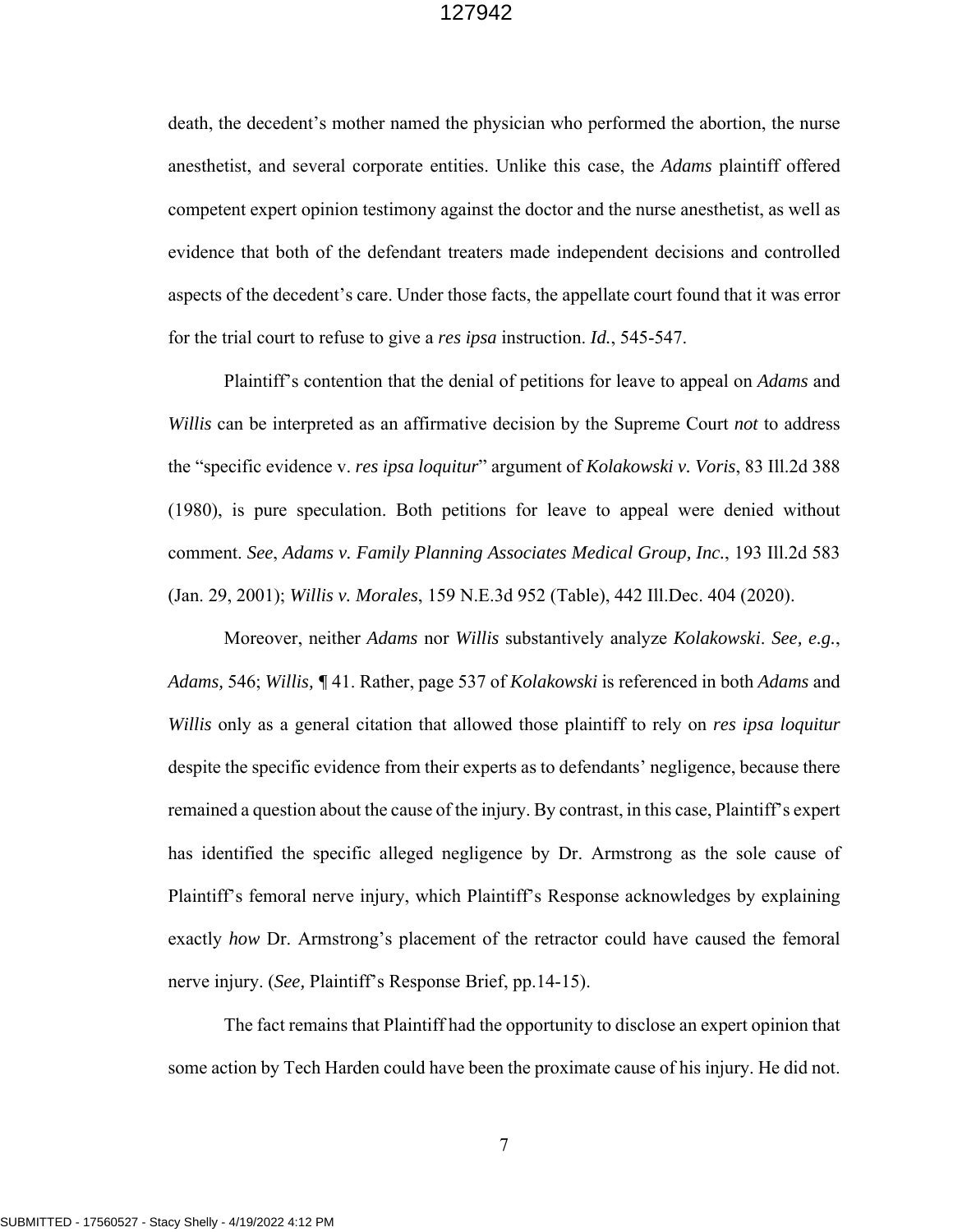Plaintiff cannot avoid summary judgment now by speculating that perhaps the femoral nerve injury was caused after Dr. Armstrong placed the retractor because Tech Harden used "too much pressure when she was handling the retractors," particularly when there is *no* evidence as to the application of pressure by Tech Harden when holding the retractor, or how *she* could have caused the injury in that manner. (*See,* Plaintiff's Response Brief, p. 15).

Even if Plaintiff is allowed to proceed on *res ipsa loquitur* in the alternative against Dr. Armstrong, there is still *no evidence* of negligence by Tech Harden. If Plaintiff is allowed to give a *res ipsa* instruction to the jury in this case, the *only* evidence that they will have to consider, either direct or circumstantial, is that the femoral nerve injury was caused by Dr. Armstrong's placement of the retractor.

In both *Adams* and *Willis*, *res ipsa loquitur* was found to be applicable to surgical cases because there were questions of facts as to whether the anesthesiologist or the surgeon was responsible for the injury. In both of those cases, the plaintiffs offered opinion evidence from both expert anesthetists and surgeons. There is no suggestion in either case that the plaintiffs would still have been entitled to a *res ipsa* instruction if they had only offered expert opinion evidence against *one* of the defendants.

What Plaintiff proposes, and the Fourth District has allowed, is the creation of an untenable hybrid rule in medical malpractice cases which would allow a plaintiff to offer the opinion of *one* expert against *one* treater that a particular injury does not ordinarily occur in the absence of negligence, but then permit the jury to use *that* opinion to infer negligence against *all* treating defendants, regardless of qualification or school of medicine. In a case with multiple defendants, a single expert's opinion as to the standard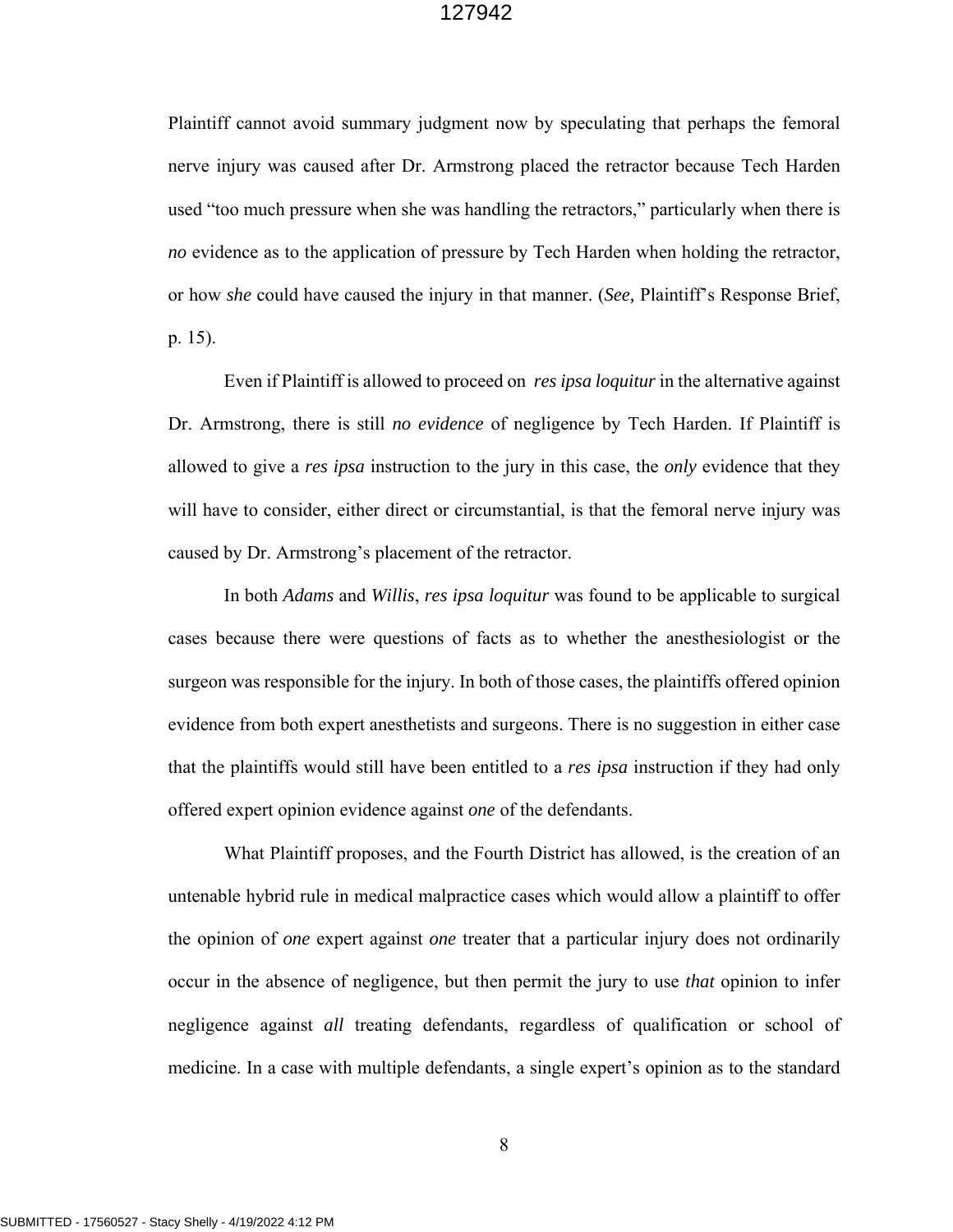of care against one defendant does not suddenly transform the standard of care applicable to treaters from different schools of medicine into common knowledge for which no other expert opinion is necessary.

# **III. There is no evidence that Tech Harden exercised either management or control over the retractor as required by IPI 105.09**

 Plaintiff cites to *Samanasky v. Rush-Presbyterian-St. Luke's Medical Center*, 208 Ill.App.3d 377 (1st Dist. 1990), where the plaintiff appealed dismissal of his complaint on the ground that *res ipsa loquitur* was not applicable to his claims. Plaintiff sought damages associated with the surgical removal of a central venous pressure catheter that fractured and remained in his body following a coronary artery bypass. *Id.*, 380-381. He brought claims for negligence pursuant to *res ipsa loquitur* against the hospital, the physicians who performed the surgery, and their professional corporation, and claims for *res ipsa loquitur*  and strict products liability against the catheter manufacturer. *Id.*, 381. The trial court found that the plaintiff could not rely on the doctrine of *res ipsa loquitur* because the plaintiff could not demonstrate joint, concurrent control over the catheter. *Id.*, 383.

 The appellate court disagreed and reversed, finding that joint, concurrent control over the catheter was not necessary to permit the application of *res ipsa loquitur*. *Id.*, 386- 387. Rather, the First District relied on *Gatlin v. Ruder,*137 Ill.2d 284 (1990), discussed in Section IV, *infra*, to hold that a plaintiff may benefit from *res ipsa loquitur* if the plaintiff can present evidence tending to show *consecutive* management or control. *Id.* Unlike *Samansky,* there are no similar questions of fact in this case because there is neither evidence that Tech Harden ever had "control" of the retractor nor that she was negligent in any respect. Further, there is no issue about "consecutive" control because Plaintiff has not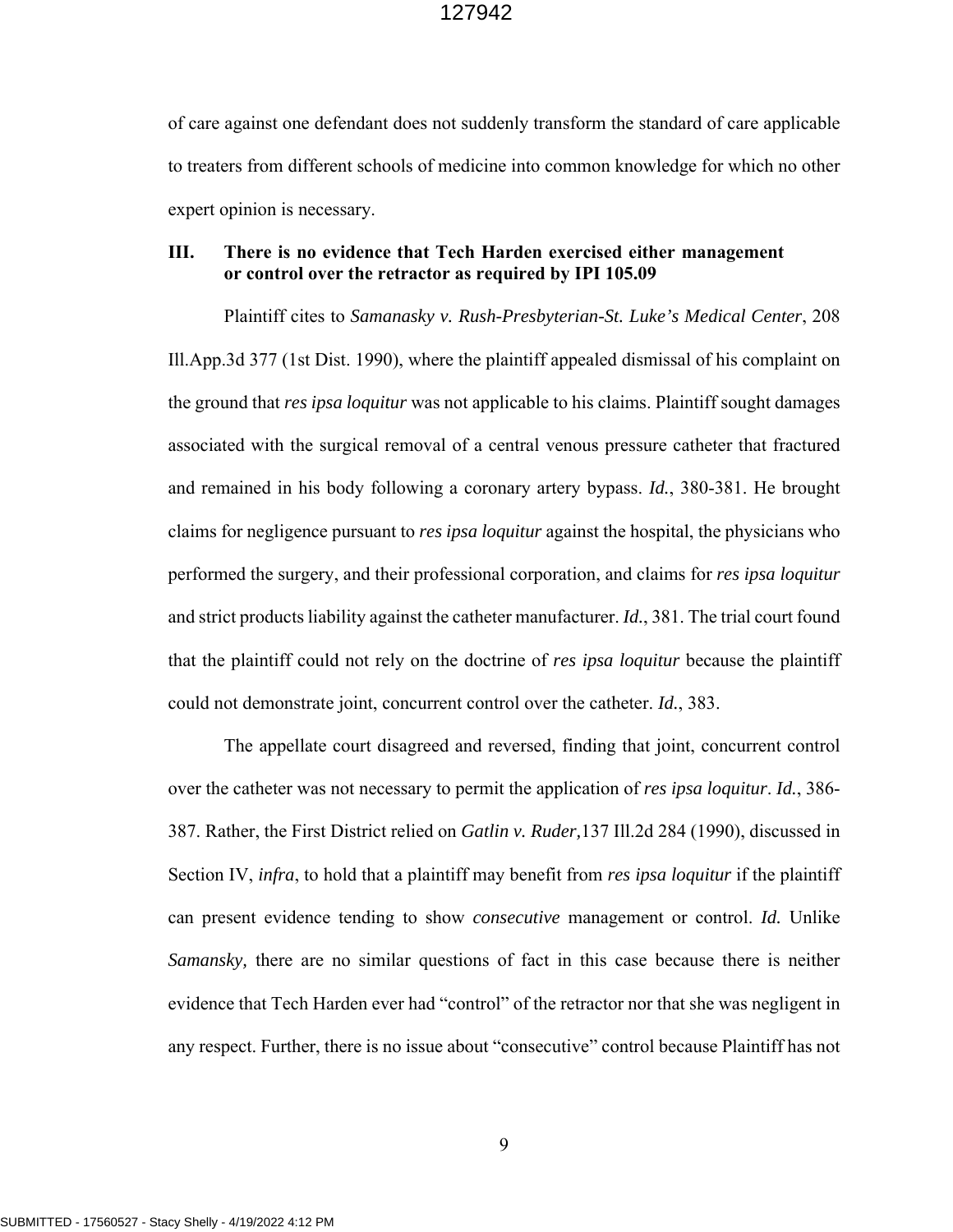alleged that the retractor was defective and Plaintiff's expert does not attribute the injury to anything other than a placement of the retractor by Dr. Armstrong *during* the surgery.

Plaintiff improperly focuses on the trial court's use of "exclusive control" in granting summary judgment to Tech Harden, but fails to substantively address the lack of evidence that Tech Harden exercised the requisite "management and control" over the retractor to permit application of *res ipsa loquitur.* Instead, Plaintiff asserts that the trial court erred in finding that Tech Harden did not have "exclusive" control over the retractor because Illinois Pattern Jury Instruction 22.01 removed the word "exclusive."

Plaintiff's insistence that IPI 22.01 is the applicable *res ipsa* jury instruction is confounding. The "Notes on Use" for IPI 22.01 clearly state that in professional negligence cases – like this case – IPI 105.09 is to be used. Plaintiff cites no authority to support the rejection of IPI 105.09 (which unlike 22.01 requires the jury to determine liability in part based on the reasonable standard of professional care established by expert testimony presented at trial) in favor of the general *res ipsa* instruction in IPI 22.01.

In *Heastie v. Roberts*, 226 Ill.2d 515, 532 (2007), this Court noted that the second element of *res ipsa*, control, is sometimes referred to as "management and control" rather than "exclusive control," but the terms are interchangeable. To apply *res ipsa loquitur* to the claims against both Dr. Armstrong and Tech Harden, Plaintiff must demonstrate evidence that *each* defendant's contact with the retractor amounted to control – a change in condition or intervening act that could reasonably have caused Plaintiff's injury. *See, e.g.*, *Darrough v. Glendale Heights Community Hospital,* 234 Ill.App.3d 1055, 1060-1061 (2d Dist. 1992). Both Plaintiff and the ITLA *amicus* brief treat Tech Harden's alleged control of the retractor like a foregone conclusion, despite the complete lack of evidence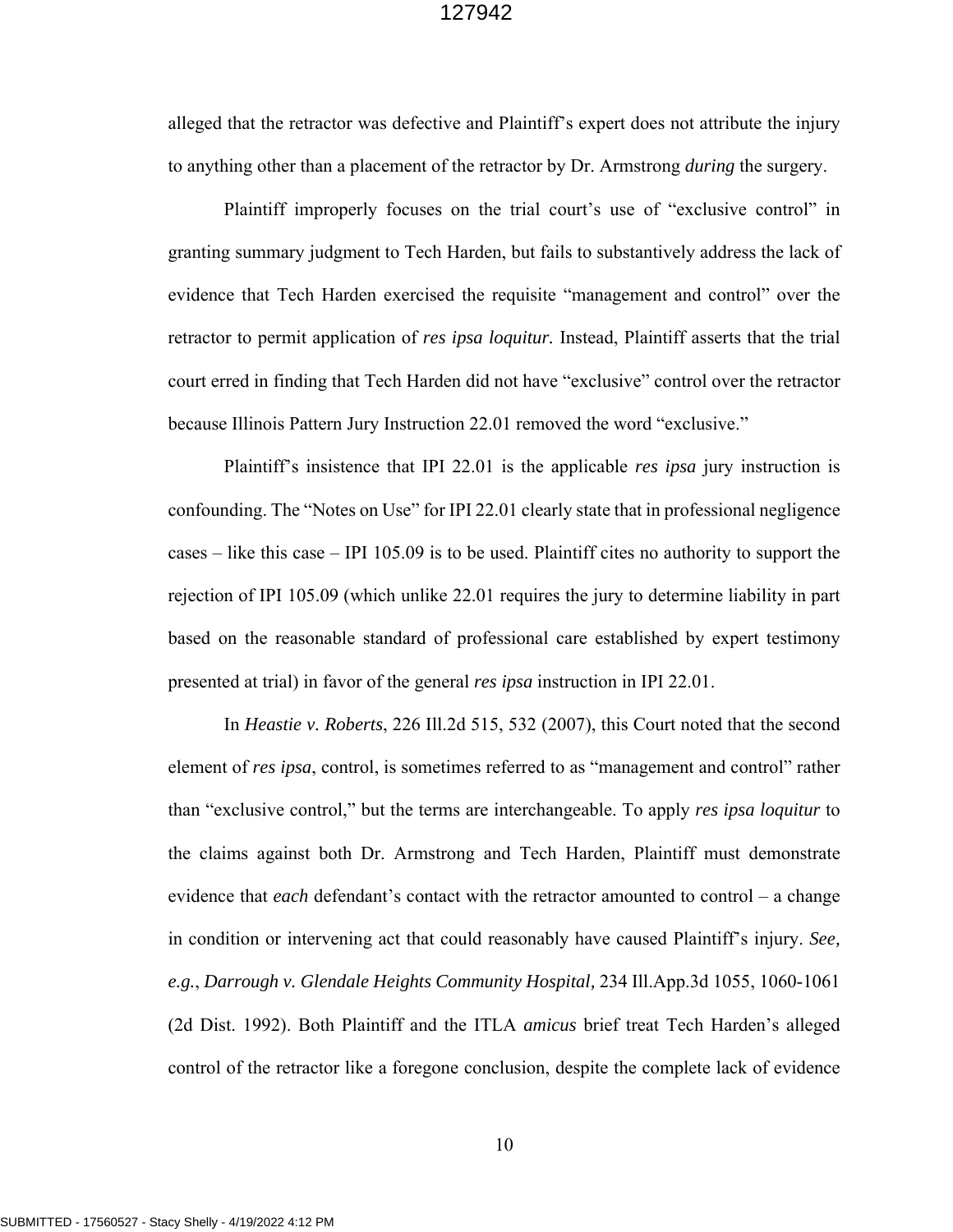that Tech Harden changed the condition of the retractor while holding it, or took any independent or intervening action whatsoever. Plaintiff cites no legal authority to support his assertion that Tech Harden simply holding a retractor after placement by Dr. Armstrong demonstrates the requisite control over the retractor necessary for the application of *res ipsa loquitur.* 

# **IV. Affirming summary judgment for Tech Harden and Advocate is consistent with Supreme Court precedent.**

Tech Harden and Advocate already addressed several of the Supreme Court decisions cited by Plaintiff in their opening brief. Both *Spidle v. Steward*, 79 Ill.2d 1 (1980), and *Kolakowski v. Voris,* pre-dated the adoption of §2-622, §2-1113 and §8-2501, which are reasonably interpreted as a legislative response to concerns about imposing liability on medical malpractice defendants with nothing more than speculation. In addition, both *Spidle* and *Kolakowski* were distinguishable from the instant matter on the facts, and neither decision was an impediment to the trial court granting Tech Harden and Advocate summary judgment in this case. (*See,* Tech Harden and Advocate's Opening Brief, pp. 16- 20).

The Supreme Court did not hear another case that turned on the application of *res ipsa loquitur* to a claim for medical malpractice for ten years, until 1990 in *Gatlin v. Ruder*, where the plaintiff sued her obstetrician, Dr. Ruder, and the hospital, Riverside Medical Center, for injuries sustained by her son (Gatlin) during and/or immediately after his birth, resulting in cerebral palsy. Ruder delivered Gatlin by c-section because he was in a breech position. *Id.*, 288. Gatlin was admitted to the nursery, and three hours after his birth it was noted in his medical chart that he had several large scratches and a bruise on his head. *Id.* A skull x-ray taken three days later demonstrated a possible small, non-displaced fracture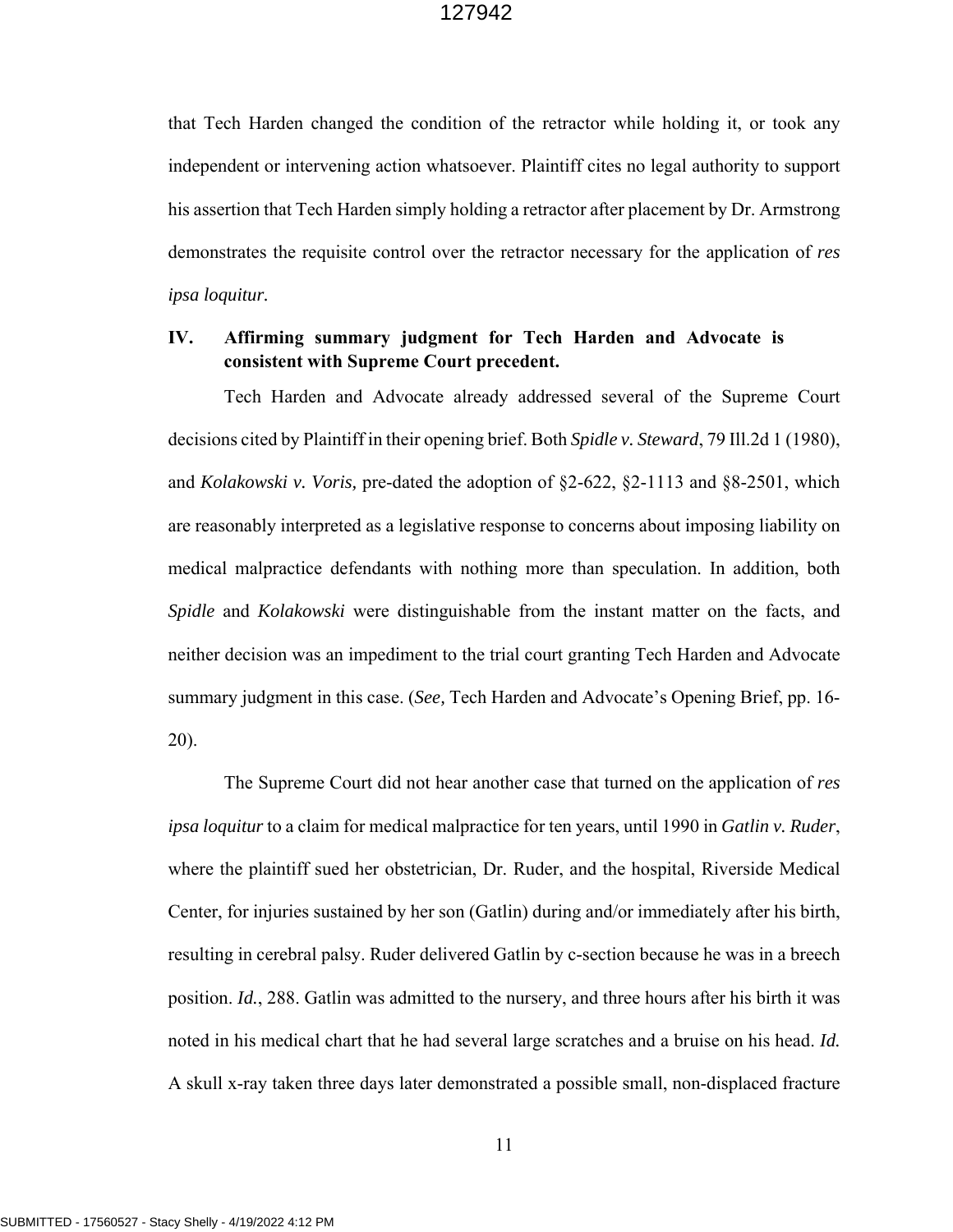in the right parietal region. *Id.*, 288-289. Five days after birth, an abrasion was found on his right ear. *Id.*, 288.

At deposition, Gatlin's expert opined that the child had sustained his injuries while in the care of the hospital personnel, not during the birth process. *See, Gatlin by Gatlin v. Ruder*, 178 Ill.App.3d 1059, 1060 (3rd Dist. 1989), *reversed by Gatlin v. Ruder*,137 Ill.2d 284 (1990). Ruder moved for summary judgment, supported by his own affidavit that he complied with the standard of care, and the affidavit of Dr. Raimondi, a pediatric neurosurgeon, who opined that Gatlin's skull fracture did not spontaneously occur in the absence of negligence, but must have happened in the hospital setting, not during the birth process. 137 Ill.2d at 289. Ruder and Raimondi's depositions confirmed their affidavits. *Id.* Because the affidavits eliminated Ruder's actions as a cause of Gatlin's injuries, the trial court granted Ruder summary judgment. *Id.*

After Ruder was dismissed, the hospital's expert, Dr. Niwswander, was deposed. In Niwswander's opinion, the skull fracture likely occurred either by the natural forces of labor while being squeezed in the pelvis, or as the result of the obstetrician trying to displace the head. *Id.*, 289-290. Ruder, at his deposition, had admitted to attempting to digitally turn Gatlin's head in the labor room due to his breech position. *Id.*, 290.

Gatlin then moved the trial court to vacate summary judgment based on Ruder's testimony that he tried to move Gatlin's head and Niswander's testimony that a skull fracture could be caused during the birth by an obstetrician trying to displace the head. *Id.*, 290. In response, Ruder submitted an affidavit from Niswander, opining that Ruder performed his duties within the standard of care and that his deposition testimony was not intended as a criticism of Ruder. *Id.*, 291. The trial court denied the motion, and the plaintiff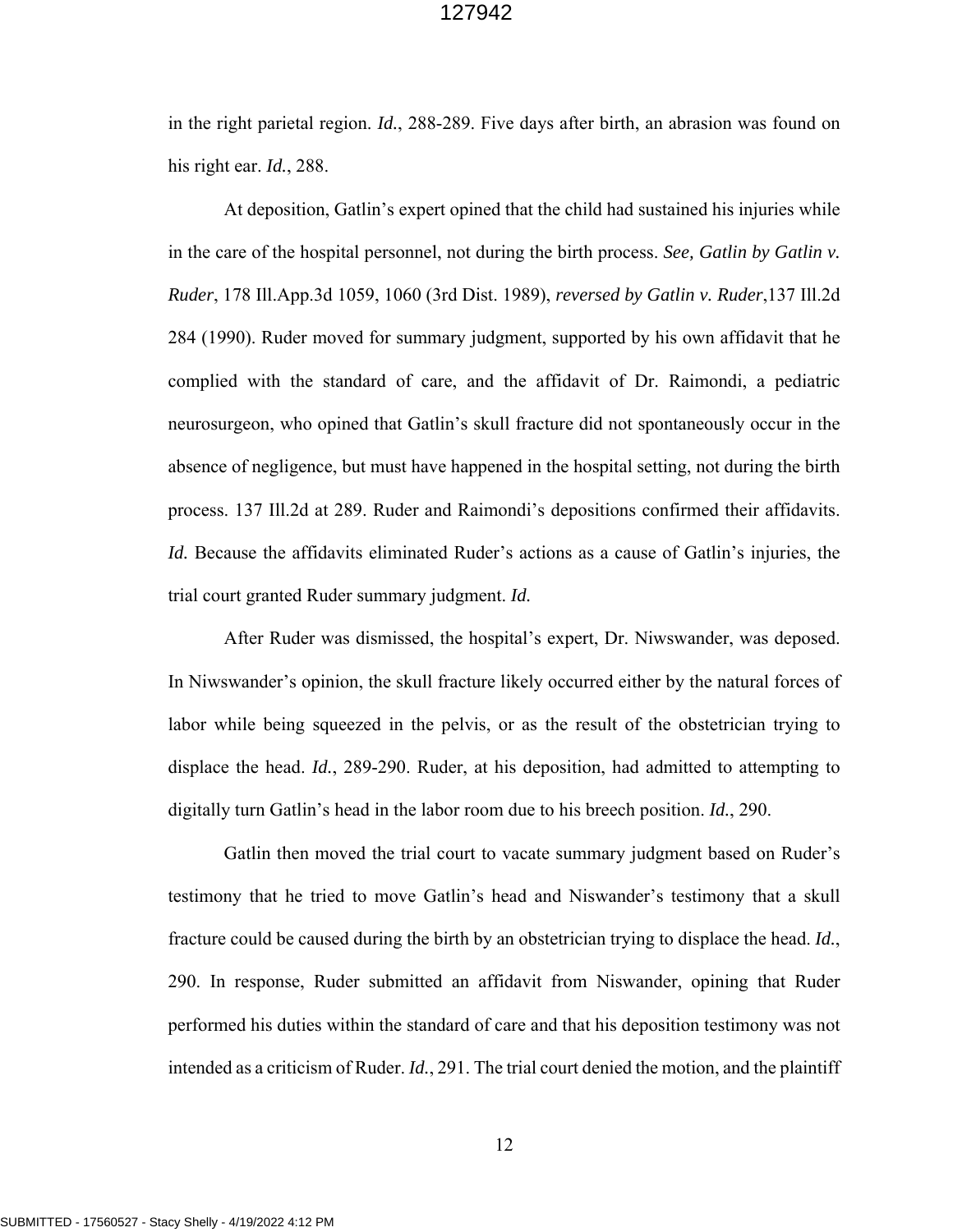appealed. *Id.* The appellate court affirmed summary judgment for Dr. Ruder. *Id.* The Supreme Court granted the plaintiff's petition for leave to appeal, and reversed. *Id.*, 294.

First, the Supreme Court found that a genuine issue of material fact existed as to whether Ruder may have proximately caused Gatlin's injuries. *Id.*, 293-294. In particular, Niswander's affidavit did not conflict with his deposition – that is, *Gatlin* does not suggest that Niswander recanted his opinion that the skull fracture mostly likely occurred during the birth. Rather, Niswander's affidavit only asserted that in his opinion, Ruder met the applicable standard of care. Accordingly, summary judgment was inappropriate on the issue of proximate cause alone. *Id.*, 294.

The Supreme Court then considered the application of *res ipsa loquitur*, agreeing with Gatlin that he demonstrated evidence of the necessary elements; first, through the testimony of *Ruder's* expert, Raimondi, that Gatlin's injuries, including the skull fracture, did not occur in the absence of negligence, and that the skull fracture caused Gatlin's neurological problems. *Id.*, 296. Second, the evidence demonstrated that either Ruder (via the hospital's expert, Niswander) or Riverside (via Ruder's expert, Raimondo) had exclusive control over the agency or instrumentality which caused Gatlin's injuries; that is, Gatlin was either injured by Ruder during the birth, or Riverside's employees in the nursery immediately after delivery. *Id.*, 297.

Ruder argued that Gatlin presented no specific evidence that his actions fell below the "appropriate standard of medical care." *Id.*, 299. The Supreme Court held that such evidence was not necessary because Gatlin demonstrated evidence of each requirement of *res ipsa loquitur*. *Id.*, 300. It is not reasonable to interpret that statement as holding that Gatlin did not have to demonstrate evidence as to the applicable standard of care against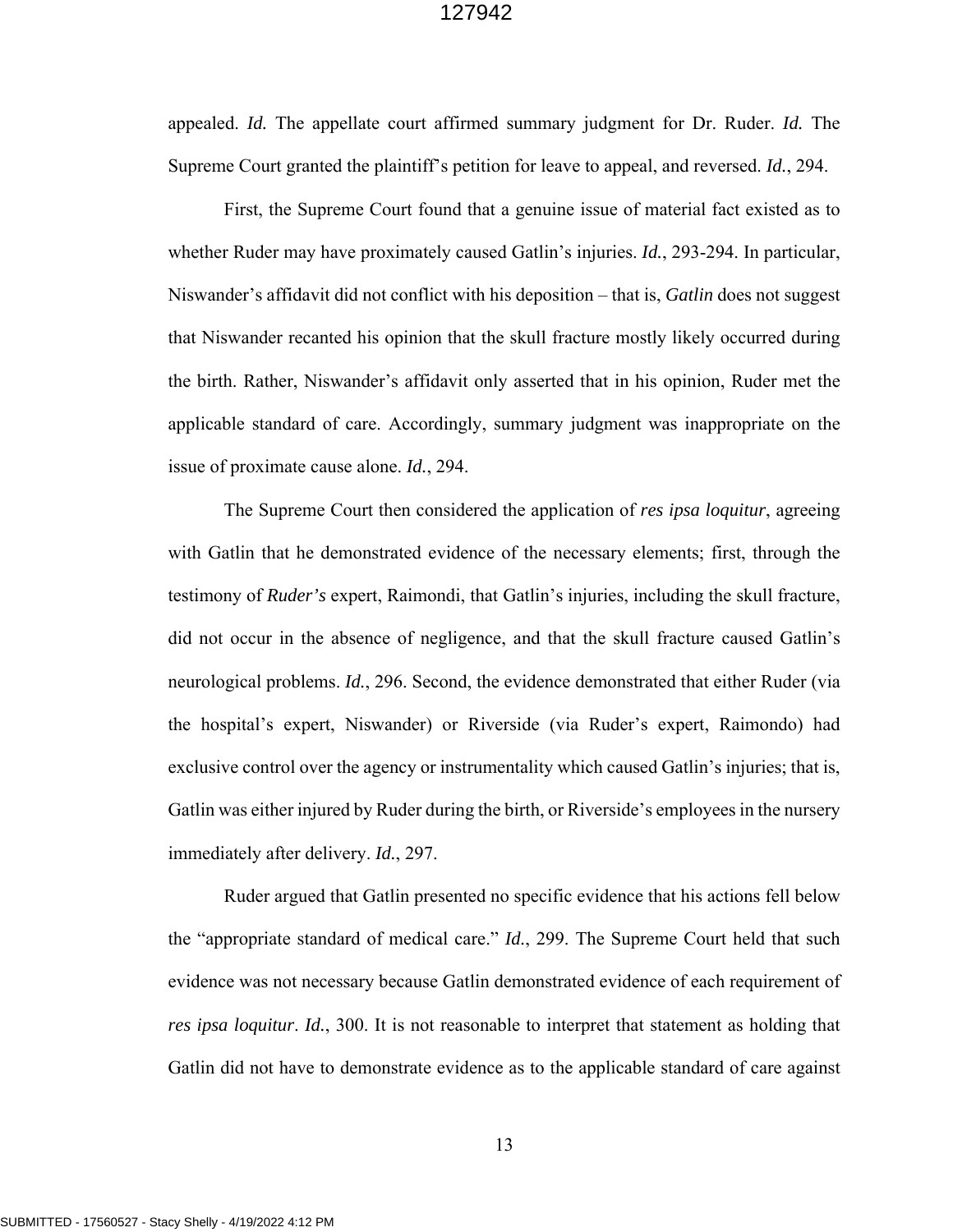Ruder. Rather, there was testimony from a number of experts as to the applicable standard of care, possible proximate causes of Gatlin's skull fracture (which all agreed likely caused the cerebral palsy), and the affidavit and deposition of *Ruder's own expert* that the skull fracture did not occur in the absence of negligence.

The facts in *Gatlin* are very distinct from those in the instant matter. The *Gatlin*  defendants sealed their own fates by having their experts essentially point the finger at one another. Gatlin was then entitled to use that conflicting expert evidence – offered by no less than three defense witnesses, Ruder, Raimondo, and Niswander – to demonstrate a question of fact as to proximate cause, and to permit the application of *res ipsa loquitur*.

By comparison, in the case *sub judice*, Plaintiff offered *no* evidence that his injury would not ordinarily occur *but for the negligence of Tech Harden*, or that she exercised control over the instrumentality (the retractor) that caused his injury. Rather, *every* witness opined that Tech Harden's conduct was appropriate under the circumstances and that they would expect her to act exactly as she had.  $(C 561; C 591; C 670 - C671)$ .

*Gatlin* does not stand for the proposition that Plaintiff can, in the absence of any other evidence against Tech Harden, boot-strap his claims against a surgical technologist on to his claims against the orthopedic surgeon. *Gatlin* also did not implicitly over-rule *Taylor* or otherwise alter its precedential value because the issue considered in *Taylor* was the absence of *any* expert opinion to establish the elements of *res ipsa loquitur*. Conversely, *Gatlin* considered whether conflicting testimony from a number of experts, taken together, established the elements necessary to allow for the application of *res ipsa loquitur*.

After *Gatlin*, the Supreme Court did not consider the application of *res ipsa loquitur* to claims for medical malpractice for seventeen more years, until *Heastie v. Roberts* in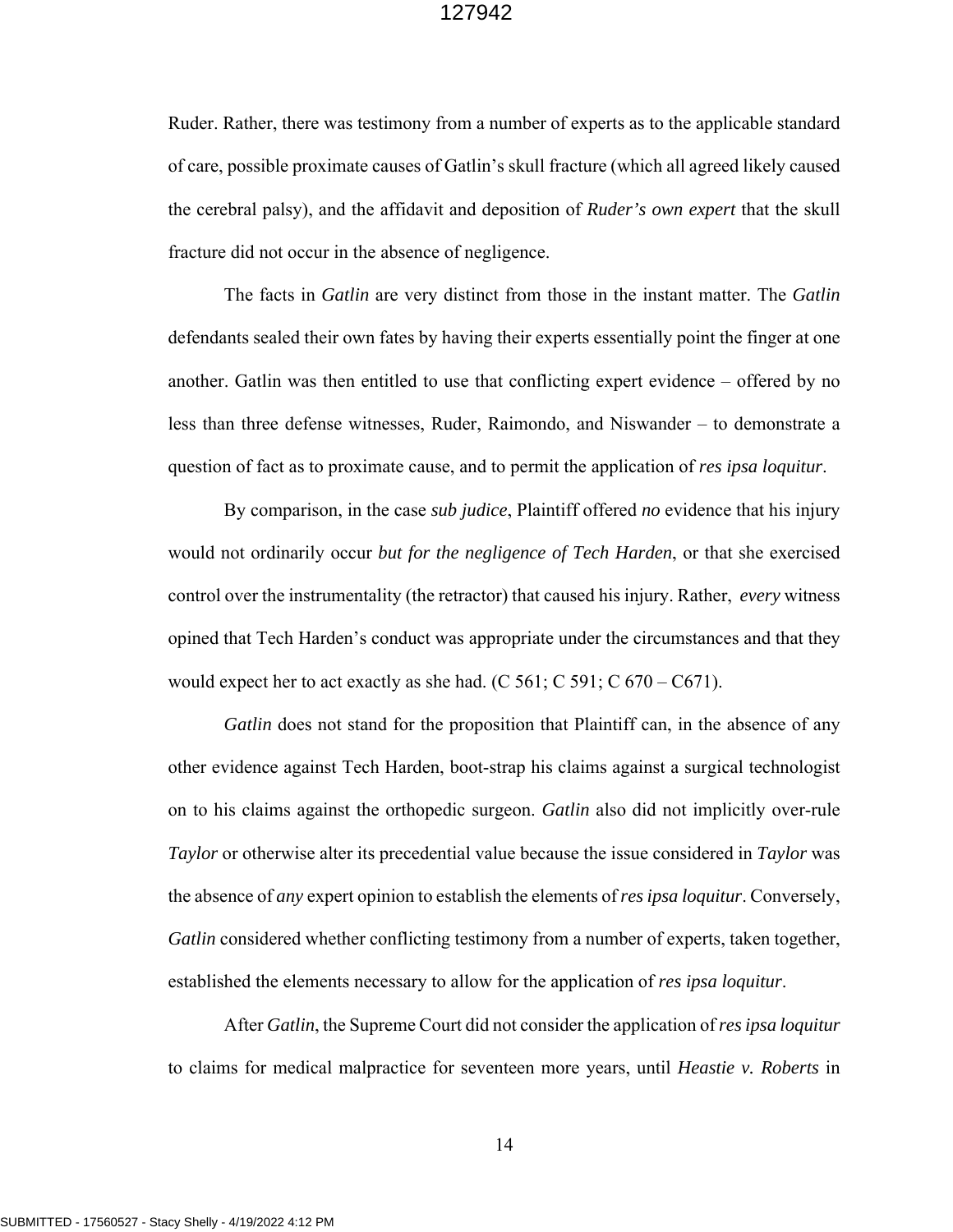2007. *Heastie* lays out a number of general principles, but offers no guidance to the specific issue in this case.<sup>1</sup> In *Heastie*, a patient sued the hospital, security guards, emergency room technician and several nurses after he was injured in a fire that occurred while he was restrained in a room due to extreme intoxication and combativeness. After the fire, a lighter was found on the floor in the room where the plaintiff was placed, but there was no direct evidence linking the lighter to the plaintiff. Plaintiff brought a number of claims against the defendants, including a negligence claim pursuant to *res ipsa loquitur*.

The plaintiff's claim for *res ipsa loquitur* was dismissed at the pleading stage under Section 2-615. *Id.*, 525-526. At trial, Plaintiff's *res ipsa loquitur* instruction was refused. *Id*., 528. The jury returned a verdict in favor of the defendants. *Id.* Plaintiff appealed on numerous bases, including the refusal to permit Plaintiff to proceed on his *res ipsa* claim.

 Ultimately, following a complex path through the appellate court, the First District held that Plaintiff should have been permitted to proceed on his *res ipsa loquitur* claim, and remanded the case for a new trial. *Id.*, 529. The Supreme Court affirmed the appellate court, considering, in part, the necessity of expert medical testimony to proceed under a *res ipsa* theory. The Supreme Court noted that unlike some organic material, the human body is not susceptible to spontaneous combustion. *Id.*, 533. Accordingly, one needs no specialized knowledge to understand that leaving a restrained patient alone and exposed to a source of ignition does not ordinarily occur in the absence of negligence, eliminating the need for expert testimony. *Id.*, 551. Here, Plaintiff does not dispute (nor did the Fourth

<sup>1</sup> Plaintiff's suggestion in Section I(B) of his response brief that Tech Harden and Advocate mis-stated the origin of a citation in *Heastie* is simply incorrect. Tech Harden and Advocate's citation to *Heastie*, 226 Ill.2d at 539 on page 15 of their opining brief is nearly verbatim and accurately includes *Heastie's* citation to *Collgood, Inc. v. Sands Drug Co.*, 5 Ill.App.3d 910 (5th Dist. 1972) and 65 C.J.S. Negligence § 759, at 555 (2000).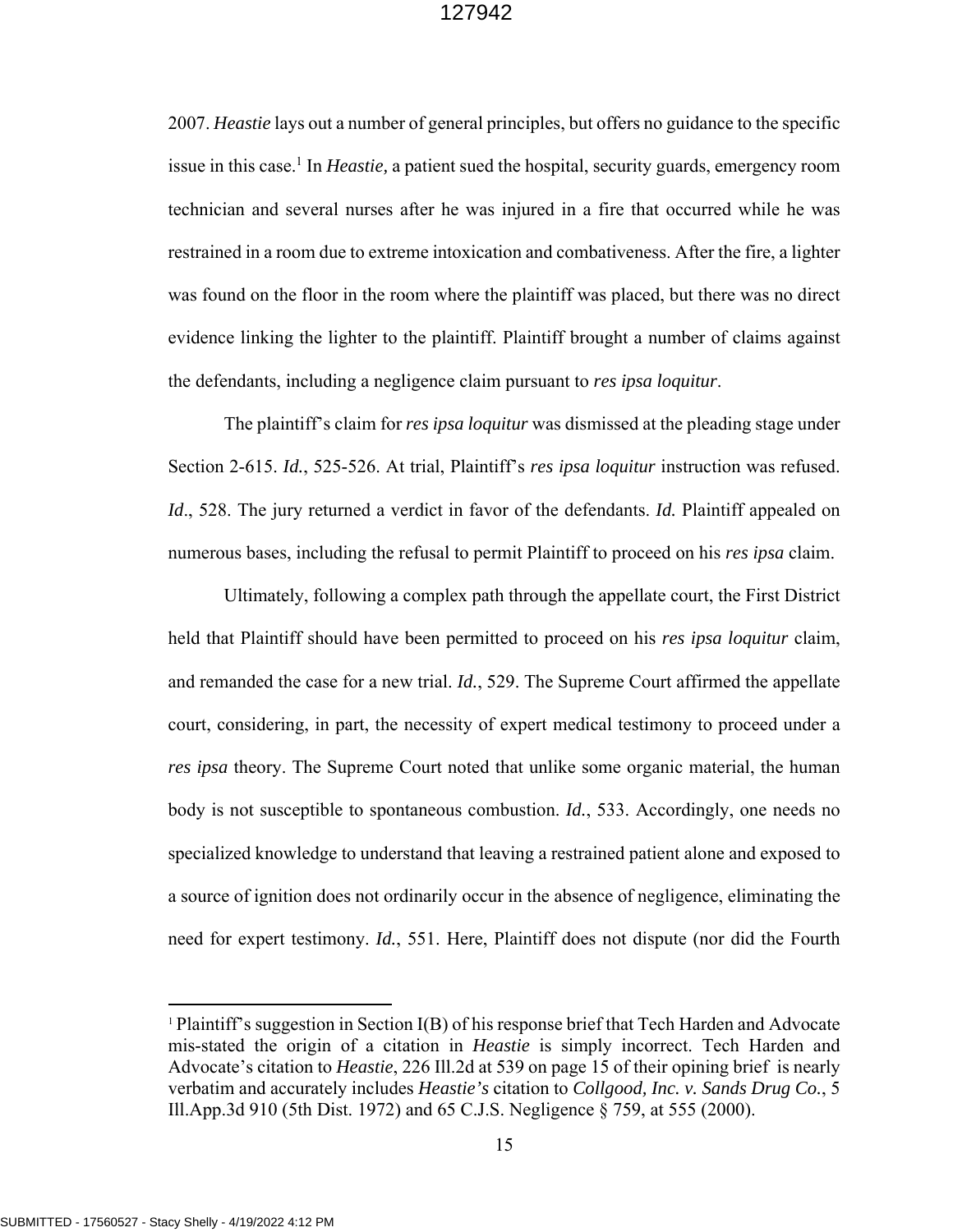District) that he is required to present expert medical opinion evidence in order to prove his case for professional medical negligence. Accordingly, the specific holding in *Heastie* is not applicable to this case.

Plaintiff also cites to *Metz v. Central Illinois Elec. & Gas Co.*, 32 Ill.2d 446 (1965) and *Dyback v. Weber*, 114 Ill.2d 232 (1986), neither of which provide guidance as to the application of *res ipsa loquitur* to claims for medical malpractice.

In *Metz*, the Supreme Court considered whether the gas company exercised the requisite control over a buried gas main that exploded to apply *res ipsa loquitur*. This Court held that the "usual requirement that the accident-causing instrumentality" be under the exclusive control of the defendant did not, in that situation, mean actual physical control of the dangerous agency (the gas main), but that it was the gas company's responsibility to maintain the main at all times and that responsibility could not be delegated. *Id.*, 450. The evidence in *Metz* demonstrated that for at least seven years prior to the explosion, no one disturbed the area or interfered with the gas company's control in any way. Under that circumstance, the gas company was held to have had control of the instrumentality (the gas main) which caused the injury. *Id.* 

*Metz* has no application here because there has been no suggestion that the retractor by itself is a "dangerous agency." Plaintiff does not dispute that it is not enough to merely handle the retractor during the surgery, as evidenced by his voluntary dismissal of Tech Rolf, whose job it was to hand Dr. Armstrong the retractor. (C 246). Rather, Plaintiff's burden here is to demonstrate actual physical control of the retractor at the time of his injury.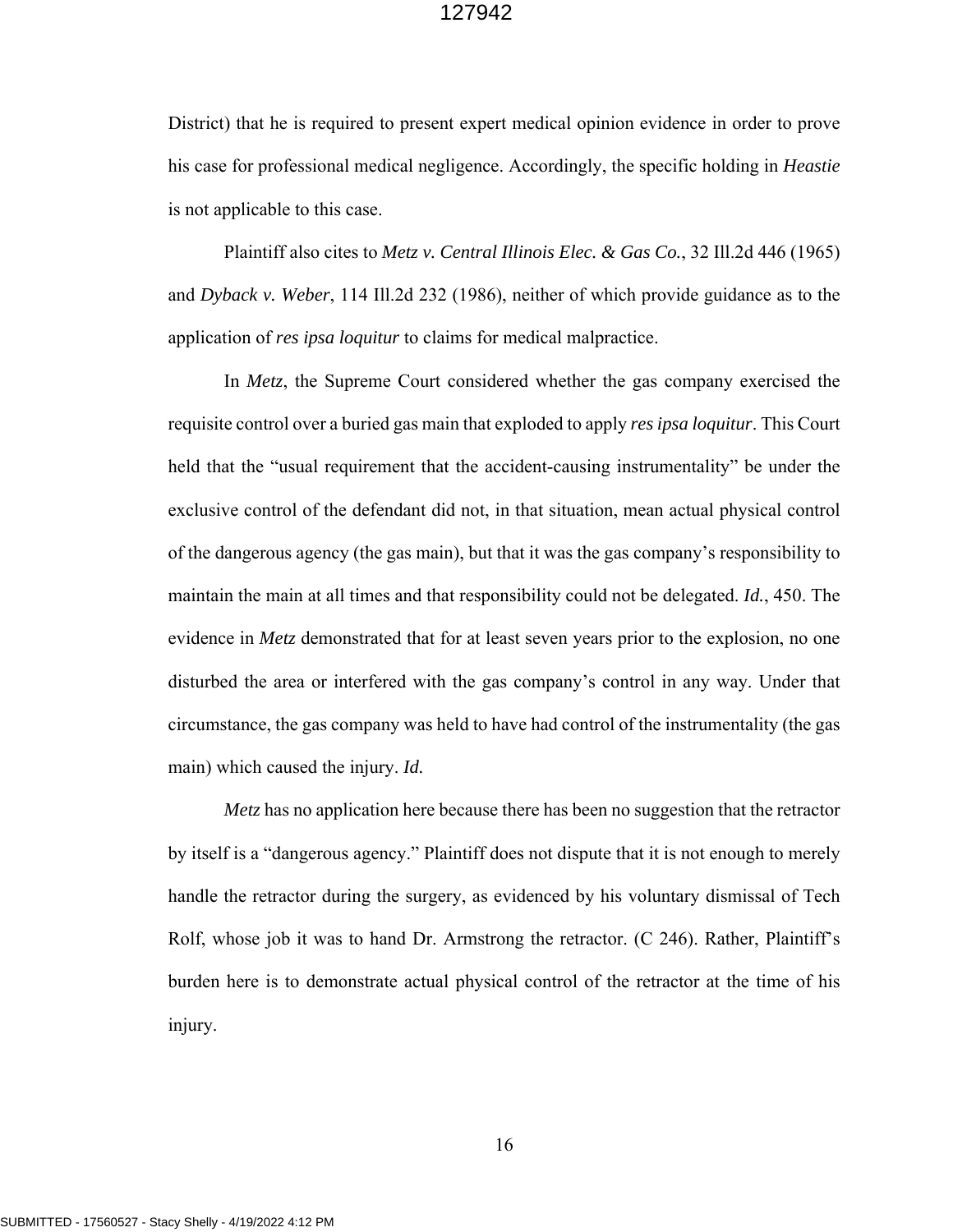Similarly, *Dyback* offers no guidance. *Dyback* involves a claim of negligence by a homeowner against construction workers for damages sustained in a fire. At the close of plaintiff's case, the trial court directed a verdict for defendants. The Supreme Court held that plaintiff no longer needed to prove that she was free from contributory negligence following the adoption of pure comparative negligence in *Alvis v. Ribar*, 85 Ill.2d 1 (1981). Nevertheless, *Dyback* agreed with the trial court that *res ipsa* did not apply because there were multiple other identified possible causes for the fire in addition to the defendant's space heater, none of which the defendant controlled. *Dyback*, 244-245.

*Dyback* simply does not apply. The issue here is not that there are multiple other possible causes for Plaintiff's injuries under the control of non-party defendants. Rather, there is only one specific cause – the placement of the retractor – by Dr. Armstrong.

# **V. The trial court properly granted Tech Harden and Advocate summary judgment because Dr. Bal cannot offer criticisms of a surgical technologist, and he did not offer any criticisms of Tech Harden.**

Plaintiff relies on 735 ILCS 5/8-2501, *Purtill v. Hess*, 111 Ill.2d 229 (1986), *Sullivan v. Edward Hospital*, 209 Ill.2d 100 (2004), *Iaccino v. Anderson*, 406 Ill.App.3d 397 (1st Dist. 2010), *Wingo v. Rockford Memorial Hospital,* 292 Ill.App.3d 896 (2d Dist. 1997), *Petryshyn v. Slotky,* 387 Ill.App.3d 1112 (4th Dist. 2008), and 225 ILCS 130/55, to support his assertion that only a surgeon can offer an opinion as to the standard of care applicable to a surgical technologist in this case.

First, as noted on pages 25 to 27 of their opening brief, both *Sullivan* and 735 ILCS 5/8-2501 support the trial court's holding that Dr. Bal was not competent to offer standard of care opinions against Tech Harden. Second, Plaintiff refuses to acknowledge that even if Dr. Bal is qualified to criticize Tech Harden, *he did not.*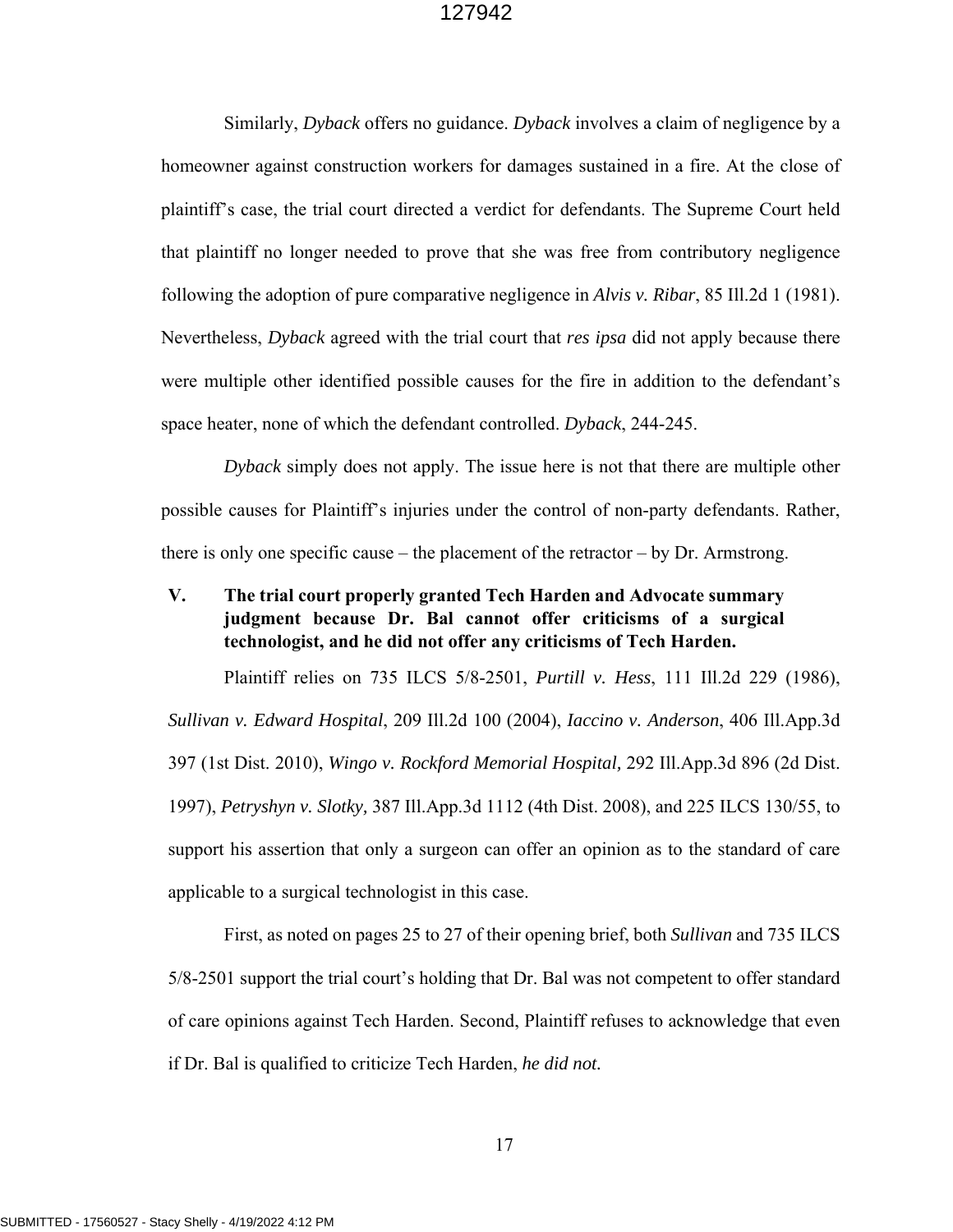Plaintiff makes only a general citation to *Purtill v. Hess,* which does not support reversal of summary judgment here. The issue in that case was whether the affidavit of Plaintiff's expert, Dr. Matvuiw, in opposition to summary judgment, sufficiently demonstrated his familiarity with the local standards in Rantoul, Illinois, for a family practice physician. *Id.*, 237-239. Dr. Matvuiw's affidavit set forth that he was familiar with the minimum standards of medical practice in relation to the diagnosis and treatment of the plaintiff's injury (rectovaginal fistulae) and that those minimum standards were uniform throughout the country. In the end, the Supreme Court found that such affidavit complied with Supreme Court Rule 191, and was sufficient to create a question of fact. *Id.*, 244-250. *Purtill* is clearly distinguishable on its face, as Plaintiff did not attempt to establish the applicable standard of care for Tech Harden via an affidavit from a surgical technologist or anyone else.

Plaintiff also cites to *Iaccino v. Anderson*, involving the alleged negligence of two physicians which caused brain damage to the Plaintiffs' child during birth. The plaintiffs appealed a jury verdict for the defendants on a number of bases, including a nurse barred from offering opinions that the baby should have been delivered earlier due to fetal distress or fetal intolerance to labor. Relying on *Sullivan*, the appellate court noted that the nurse could offer testimony on scientific terminology and her interpretation of what she observed on the fetal monitoring strips. *Id.*, 411. However, the appellate court held that she was appropriately barred from offering opinions whether the strips indicated that the baby needed to be delivered earlier, as such issues were outside the nurse's expertise and should be determined by a medical physician. *Id.*, 412. On its face, *Iaccino* supports the trial court's ruling that Dr. Bal could not offer an opinion as to Tech Harden's standard of care.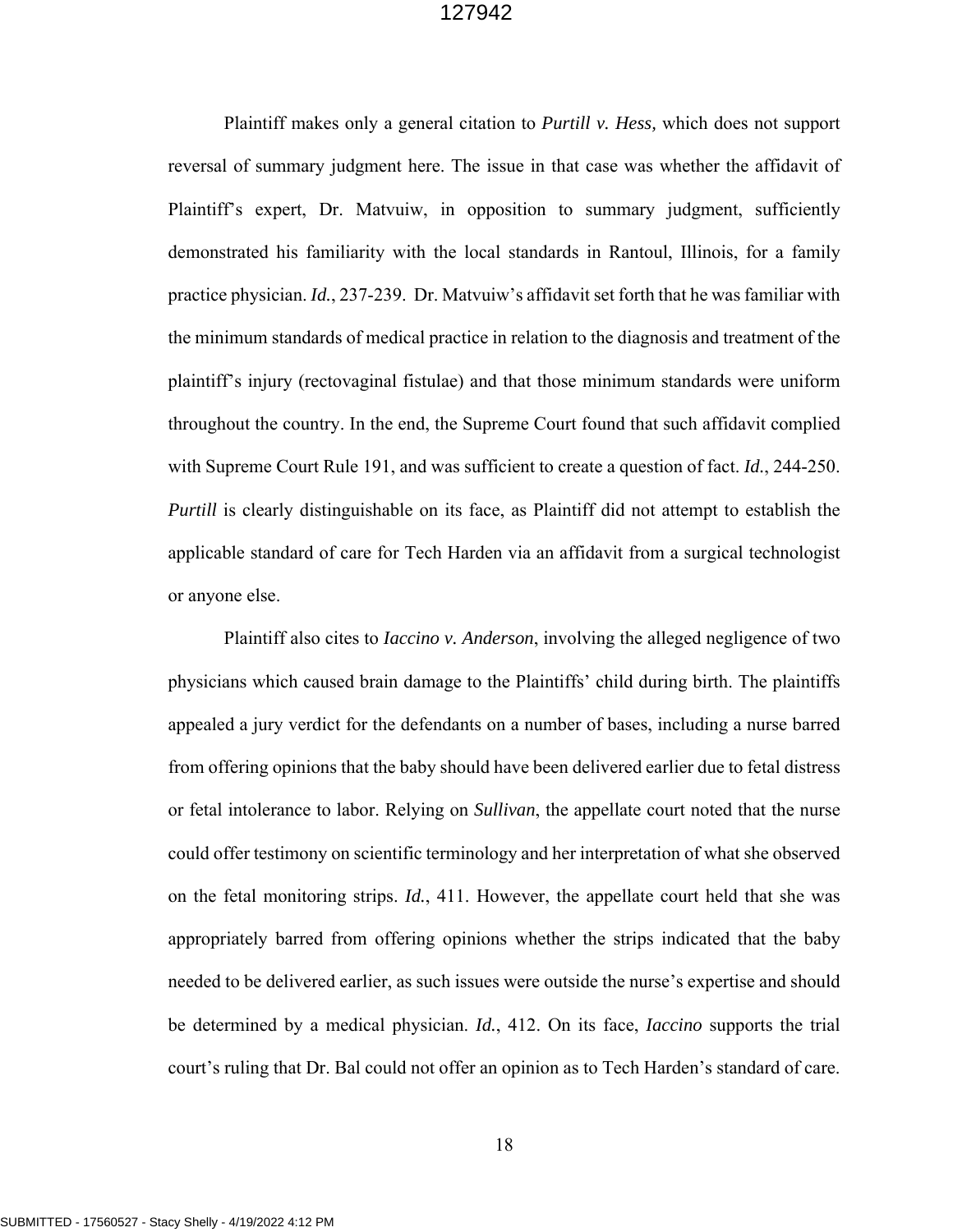Next, there is a limited exception – set forth in *Wingo*, recognized in *Sullivan*, and applied in *Petryshyn* – that permits a physician to offer an opinion as to the standard of care for a nurse where the expected communication between the nurse and physician is at issue. That limited exception does not apply here because the communications between Dr. Armstrong and Tech Harden are not at issue.

Finally, Plaintiff cites to the Registered Surgical Assistant and Registered Surgical Technologist Title Protection Act ("the Act"), 225 ILCS 130/*et seq*. As noted by Plaintiff, the Act requires surgical technologists to perform their work under "direct supervision." Plaintiff ignores that the Act also provides that "A registered professional nurse may also provide direct supervision within the scope of his or her license." 225 ILCS 130/10.

That a surgical technologist may only act under the "direct supervision" of other medical providers does not lead to the conclusion that a surgeon can offer an opinion as to the standard of care for a surgical tech, nor does Plaintiff cite any legal authority to support such a reading of the Act. Rather, Tech Harden is entitled to have her conduct tested by the standards of her specific school of medicine, surgical technology. *Dolan v. Galluzo,* 77 Ill.2d 279, 283 (1979). The Act's definition of "registered surgical technologist" – "a person who is not a physician licensed to practice medicine in all of its branches" – simply reinforces that Tech Harden's training and licensing as a surgical technologist is different than Dr. Bal's as an orthopedic surgeon. 225 ILCS 130/10.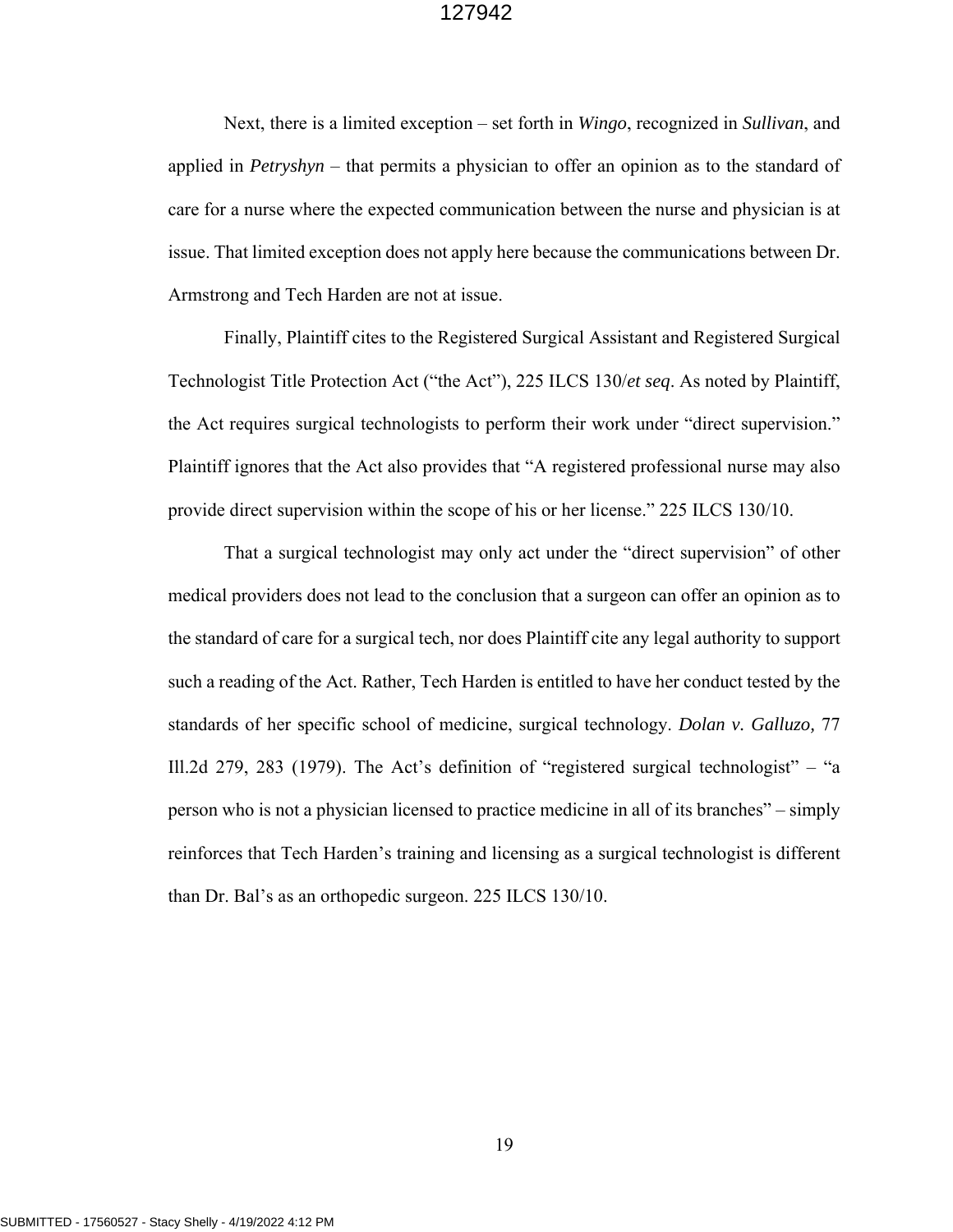# *Conclusion*

For the reasons set forth herein, Defendants-Appellants Advocate Health and Hospitals Corporation, d/b/a Advocate BroMenn Medical Center, and Sarah Harden, ask that this Honorable Court reverse the decision of the Fourth District Appellate Court in *Johnson v. Armstrong*, 2021 IL App (4th) 210038, and affirm the January 5, 2021 Order of the Circuit Court of the Eleventh Judicial District, McLean County, granting summary judgment in their favor.

> ADVOCATE HEALTH AND HOSPITALS CORPORATION d/b/a ADVOCATE BROMENN MEDICAL CENTER, AND SARAH HARDEN, Defendants-Appellants,

# By: **/s/ Stacy K. Shelly**

One of Their Attorneys

Stacy K. Shelly/#6279783 Troy A. Lundquist/#06211190 Scott A. Schoen/#6313925 LANGHENRY, GILLEN, LUNDQUIST & JOHNSON, LLC 605 S. Main Street Princeton, IL 61356 (815) 726-3600 sshelly@lglfirm.com tlundquist@lglfirm.com sschoen@lglfirm.com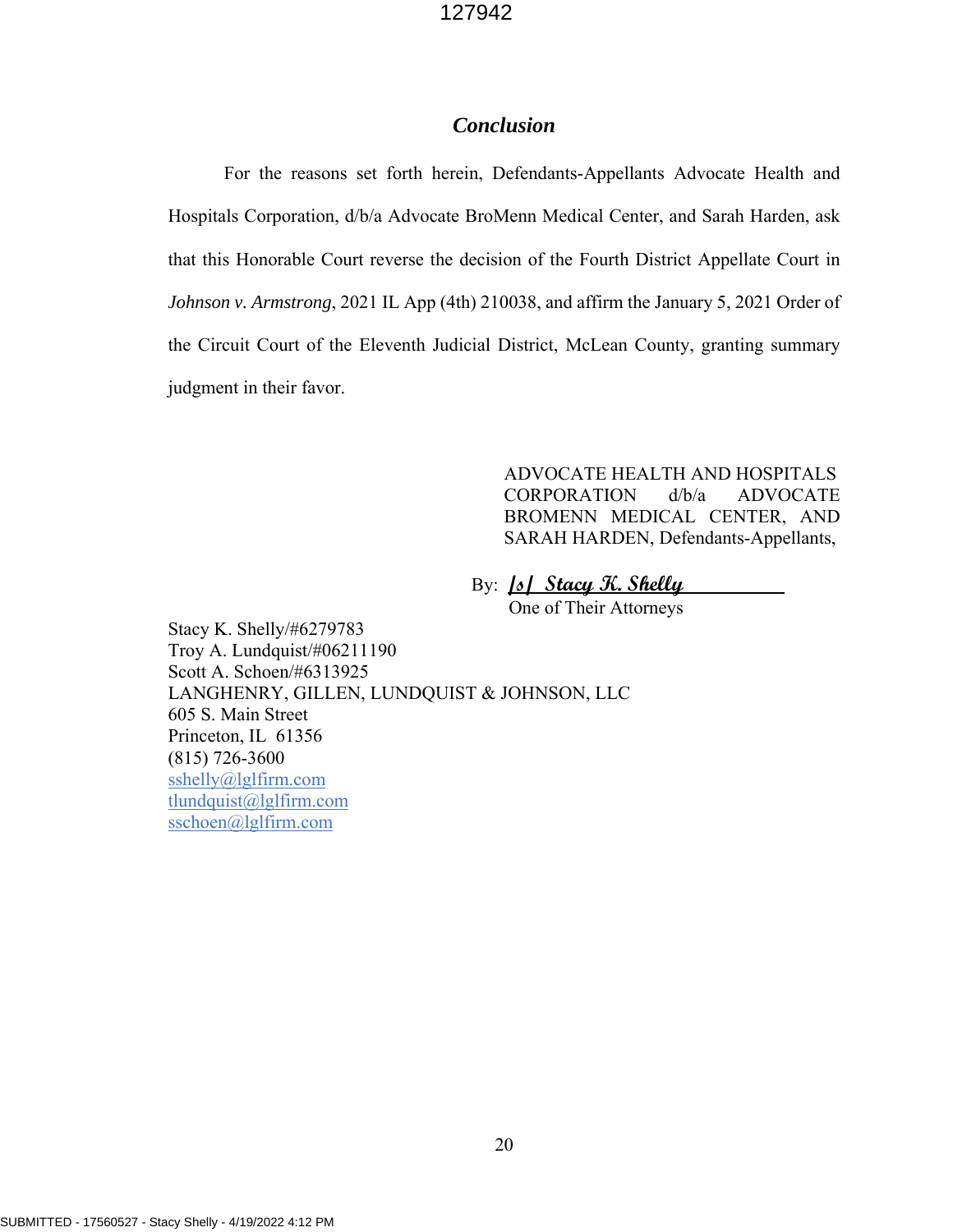# **No. 127942 Consolidated with No. 127944**

# **IN THE**

# **SUPREME COURT OF ILLINOIS**

| On Petition for Leave to Appeal<br>From the Illinois Appellate Court, |
|-----------------------------------------------------------------------|
| Fourth District, No. 4-21-0038                                        |
| There Heard on Appeal From The<br>Eleventh Judicial Circuit,          |
| McLean County, Illinois,                                              |
| Trial Court No. 2018 L 126                                            |
|                                                                       |
|                                                                       |
| The Honorable Rebecca S. Foley,                                       |
| <b>Judge Presiding</b>                                                |
|                                                                       |
|                                                                       |
|                                                                       |

# **CERTIFICATE OF COMPLIANCE**

I certify that this brief conforms to the requirements of Rules 341(a) and (b). The length of this brief, excluding the pages contained in the Rule 341(d) cover, the Rule 341(c) certificate of compliance, the certificate of service, and those matters to be appended to the brief under Rule 342(a), is 20 pages.

> /s/ Stacy K. Shelly Stacy K. Shelly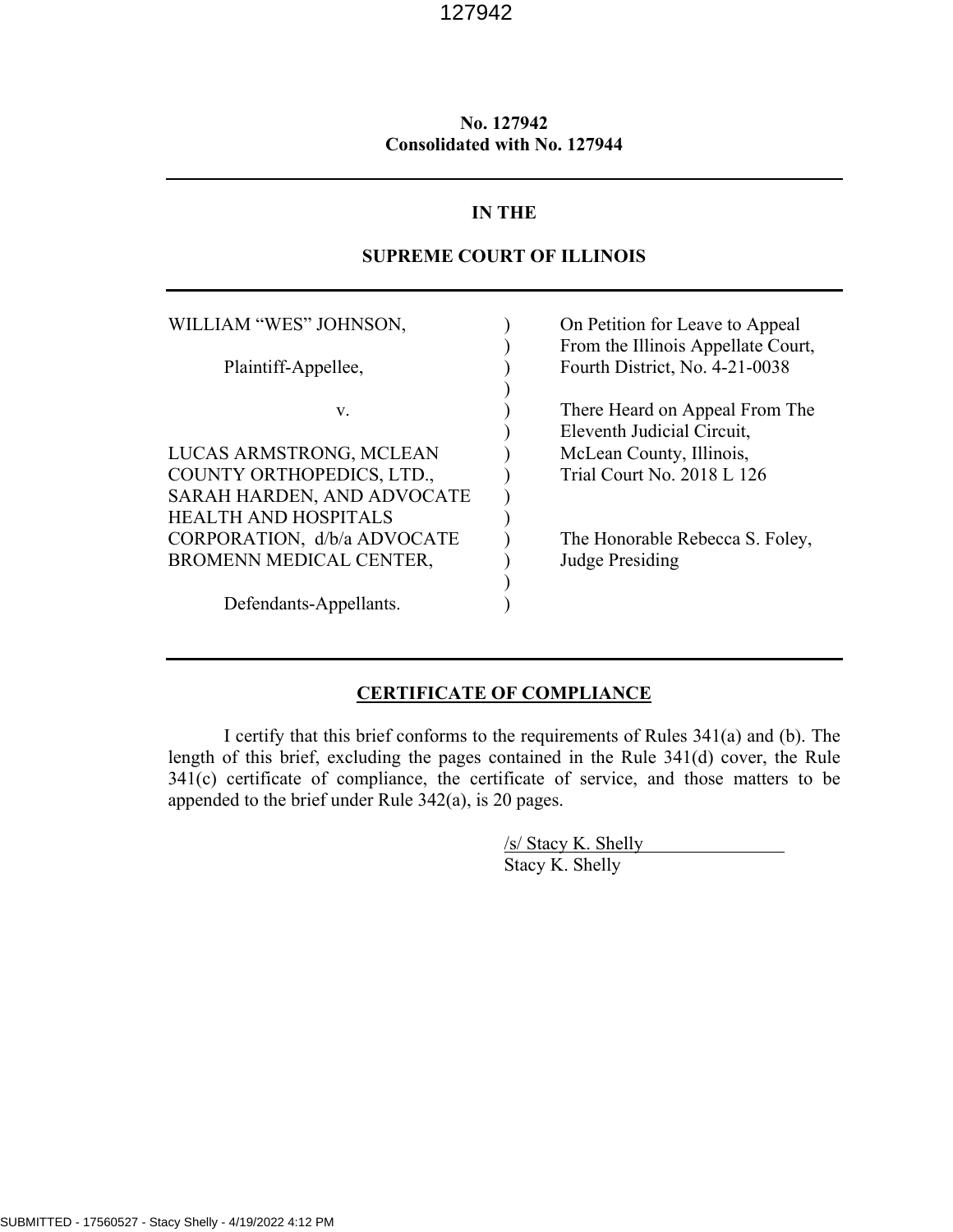# **No. 127942 Consolidated with No. 127944**

## **IN THE**

# **SUPREME COURT OF ILLINOIS**

WILLIAM "WES" JOHNSON,  $\qquad \qquad$  On Petition for Leave to Appeal ) From the Illinois Appellate Court, Plaintiff-Appellee,  $\overline{}$  Fourth District, No. 4-21-0038  $)$ v. (a) There Heard on Appeal From The ) Eleventh Judicial Circuit, LUCAS ARMSTRONG, MCLEAN ) McLean County, Illinois, COUNTY ORTHOPEDICS, LTD., Trial Court No. 2018 L 126 SARAH HARDEN, AND ADVOCATE ) HEALTH AND HOSPITALS ) CORPORATION, d/b/a ADVOCATE ) The Honorable Rebecca S. Foley, BROMENN MEDICAL CENTER, Sudge Presiding  $)$ Defendants-Appellants. (1)

## **NOTICE OF FILING**

To: James P. Ginzkey Peter Brandt Ginzkey Law Office Kevin Toth 221 E. Washington St. Stephanie Brownlee  $s$ ervice $@$ ginzkeylaw.com and Schroeder, LLP

Bloomington, IL 61701 Livingston, Barger, Brandt,  $\lim_{\text{eq}}$ ginzkeylaw.com 115 W. Jefferson – Suite 400 Bloomington, IL 61701 pbrandt@lbbs.com ktoth@lbbs.com sbrownlee@lbbs.com

PLEASE TAKE NOTICE that on April 19, 2022, the **REPLY BRIEF OF DEFENDANTS-APPELLANTS SARAH HARDEN and ADVOCATE HEALTH AND HOSPITIALS CORPORATION, d/b/a ADVOCATE BROMENN MEDICAL CENTER, CERTIFICATE OF COMPLIANCE, and CERTIFICATE OF SERVICE,** is being filed electronically with the Clerk of the Supreme Court of Illinois, a copy of which is attached and served upon you.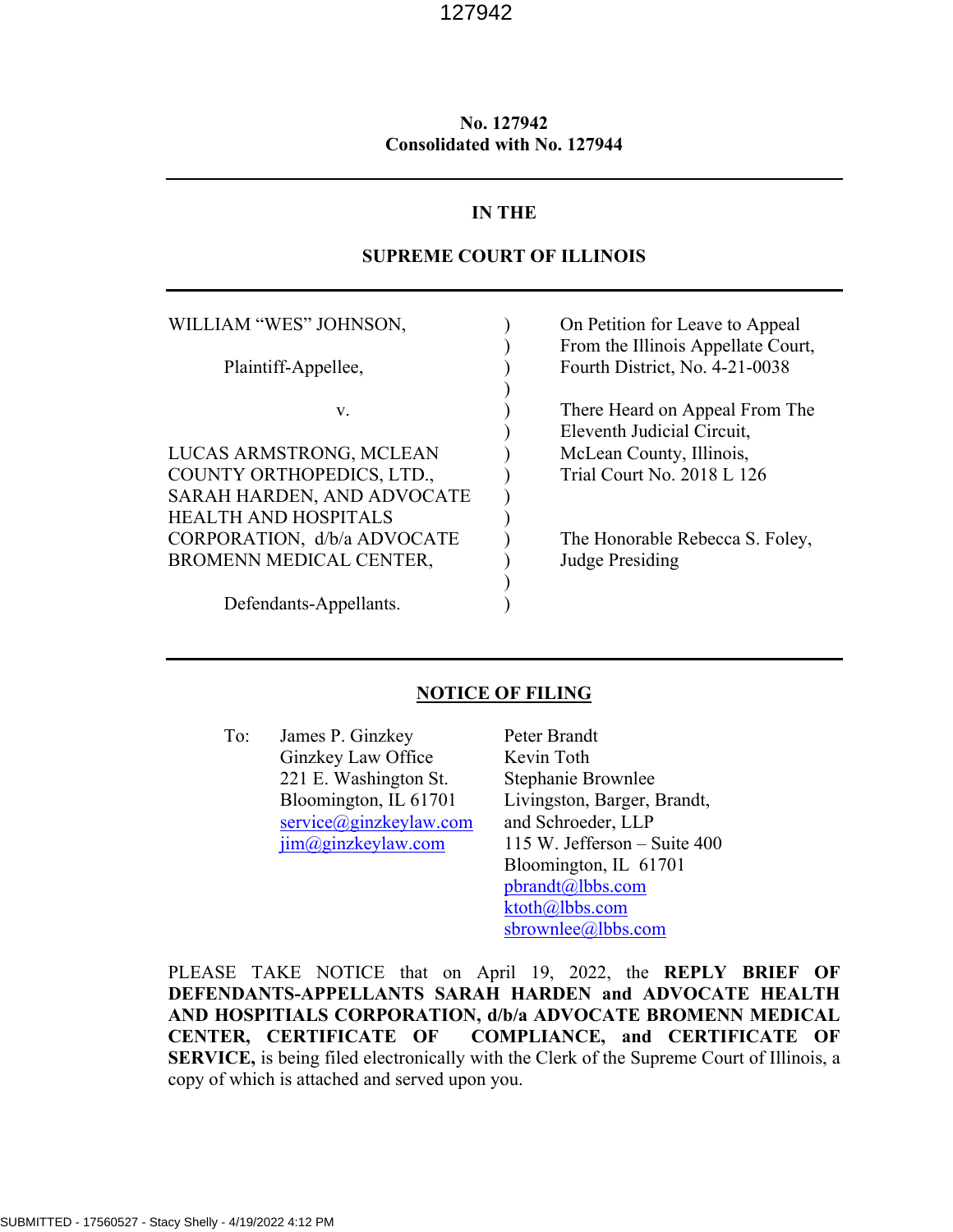By: /s/ Stacy K. Shelly Stacy K. Shelly, one of them

Troy A. Lundquist/#06211190 Scott A. Schoen/#6313925 Stacy K. Shelly/#6279783 LANGHENRY, GILLEN, LUNDQUIST & JOHNSON, LLC 605 S. Main Street Princeton, IL 61356 (815) 915-8540 tlundquist@lglfirm.com sschoen@lglfirm.com  $sshelly@lglfirm.com$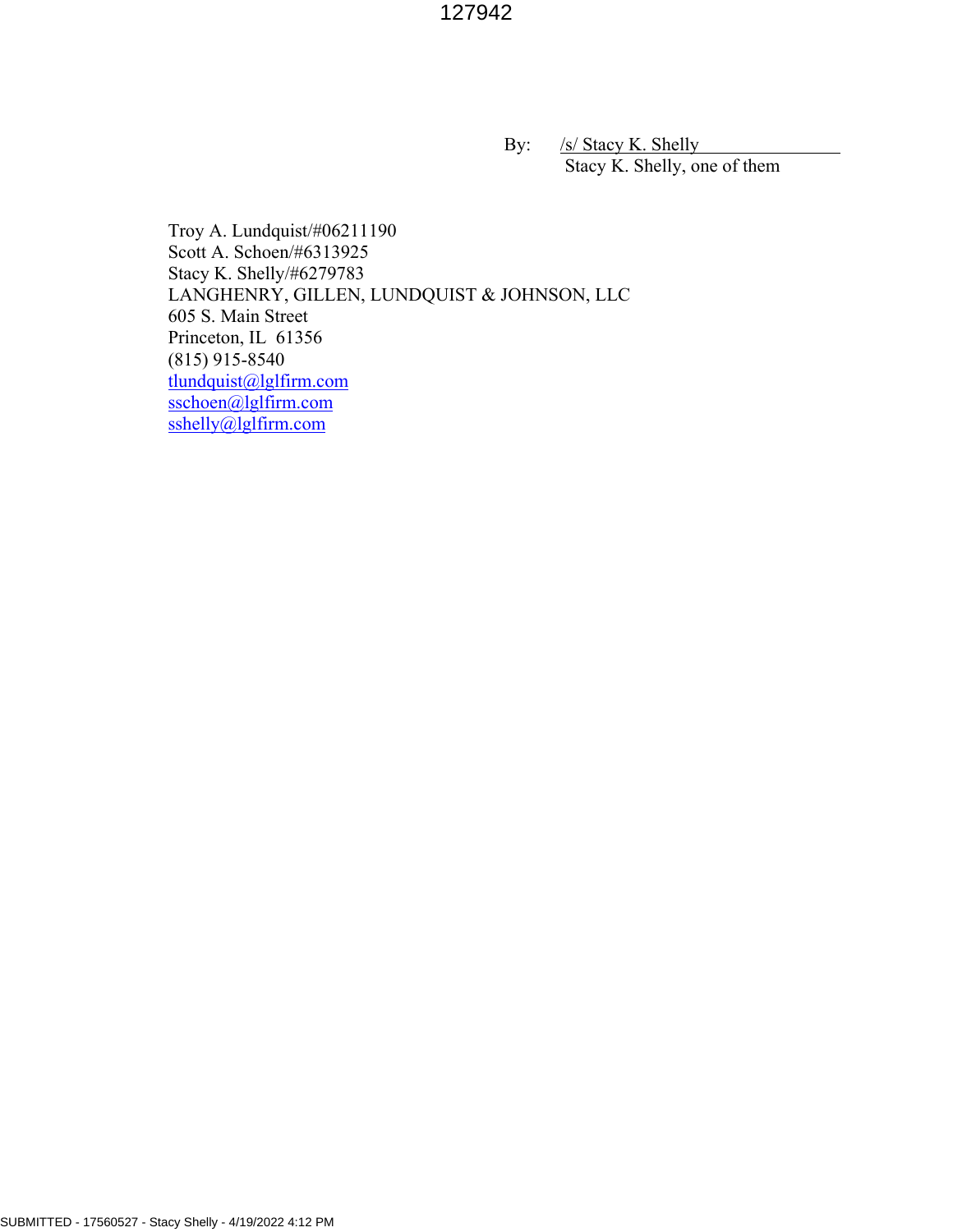# **No. 127942 Consolidated with No. 127944**

# **IN THE**

## **SUPREME COURT OF ILLINOIS**

WILLIAM "WES" JOHNSON,  $\qquad \qquad$  On Petition for Leave to Appeal ) From the Illinois Appellate Court, Plaintiff-Appellee,  $\overline{}$  Fourth District, No. 4-21-0038  $)$ v. (a) There Heard on Appeal From The ) Eleventh Judicial Circuit, LUCAS ARMSTRONG, MCLEAN ) McLean County, Illinois, COUNTY ORTHOPEDICS, LTD., Trial Court No. 2018 L 126 SARAH HARDEN, AND ADVOCATE HEALTH AND HOSPITALS ) CORPORATION, d/b/a ADVOCATE ) The Honorable Rebecca S. Foley, BROMENN MEDICAL CENTER, Sudge Presiding  $)$ Defendants-Appellants.

## **CERTIFICATE OF SERVICE**

To: James P. Ginzkey Peter Brandt Ginzkey Law Office Kevin Toth 221 E. Washington St. Stephanie Brownlee<br>Bloomington, IL 61701 Livingston, Barger, l  $s$ ervice $@$ ginzkeylaw.com and Schroeder, LLP

Livingston, Barger, Brandt,  $\lim_{\text{eq}}$ ginzkeylaw.com 115 W. Jefferson – Suite 400 Bloomington, IL 61701 pbrandt@lbbs.com ktoth@lbbs.com sbrownlee@lbbs.com

The undersigned, an attorney, on oath state I served the foregoing **REPLY BRIEF OF DEFENDANTS-APPELLANTS SARAH HARDEN and ADVOCATE HEALTH AND HOSPITIALS CORPORATION, d/b/a ADVOCATE BROMENN MEDICAL CENTER, CERTIFICATE OF COMPLIANCE, and NOTICE OF FILING,** upon counsel listed above via electronic mail on April 19, 2022.